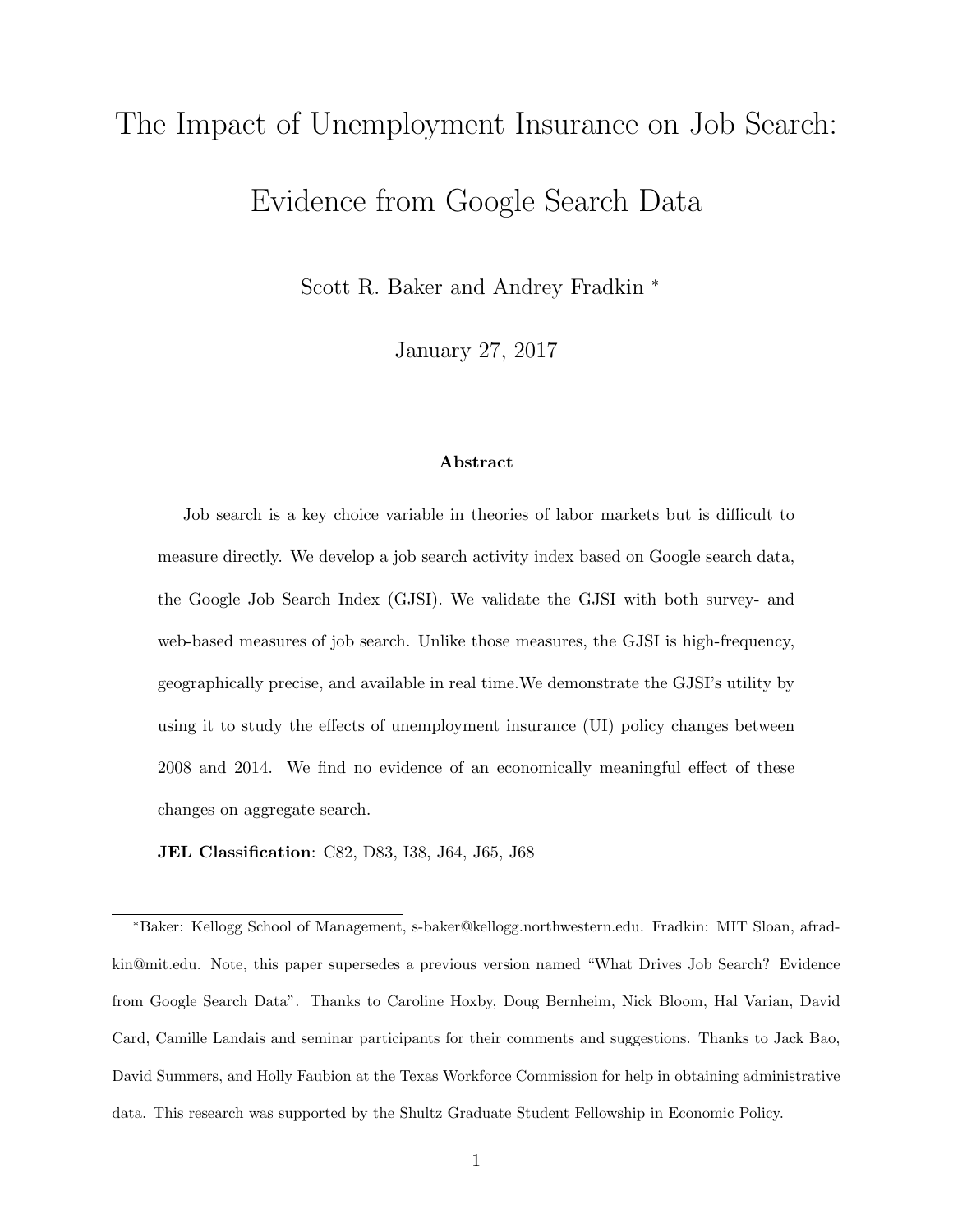## 1 Introduction

The amount of job search exerted by unemployed individuals is a key choice variable in theories of optimal social insurance and business cycles. Furthermore, 49 states impose a job search requirement for unemployment insurance (UI) eligibility, demonstrating the perceived importance of job search by policymakers. However, job search has proven difficult to measure. Most prior research on job search has measured it using limited surveys or hard to access proprietary data. In this paper, we address this gap in measurement by constructing and validating a new measure of job search which is publicly accessible and observable at a daily and metropolitan area level.<sup>[1](#page-0-0)</sup> Our measure, the Google Job Search Index (GJSI), is constructed using the Google Trends tool and is derived from the total amount of Google searches that contain the term 'jobs'. We then use the GJSI to study the effects of UI policy on aggregate job search effort.

We first discuss why measuring job search is useful even when data on other labor market outcomes such as job finding rates or UI exit rates is available. Next, we validate the GJSI as a proxy for overall job search by showing that the GJSI is correlated with both searches for 'jobs' in the comScore web panel and aggregate job search of all types in the American Time Use Survey (ATUS). Furthermore, the GJSI displays the same intra-week and holiday effects as the job search data from comScore and the ATUS. The GJSI also responds as expected to macroeconomic drivers of job search such as the unemployment rate and labor market tightness. Although the GJSI is an aggregate measure, we also show that, under certain assumptions, it can be used to infer the relative search intensities of different groups

<sup>&</sup>lt;sup>1</sup>The GJSI is measured at the Designated Market Areas (DMA) level. This designation is based on geographical areas which can receive the same radio and television signals. DMAs are generally similar to but not identical to Metropolitan Statistical Areas.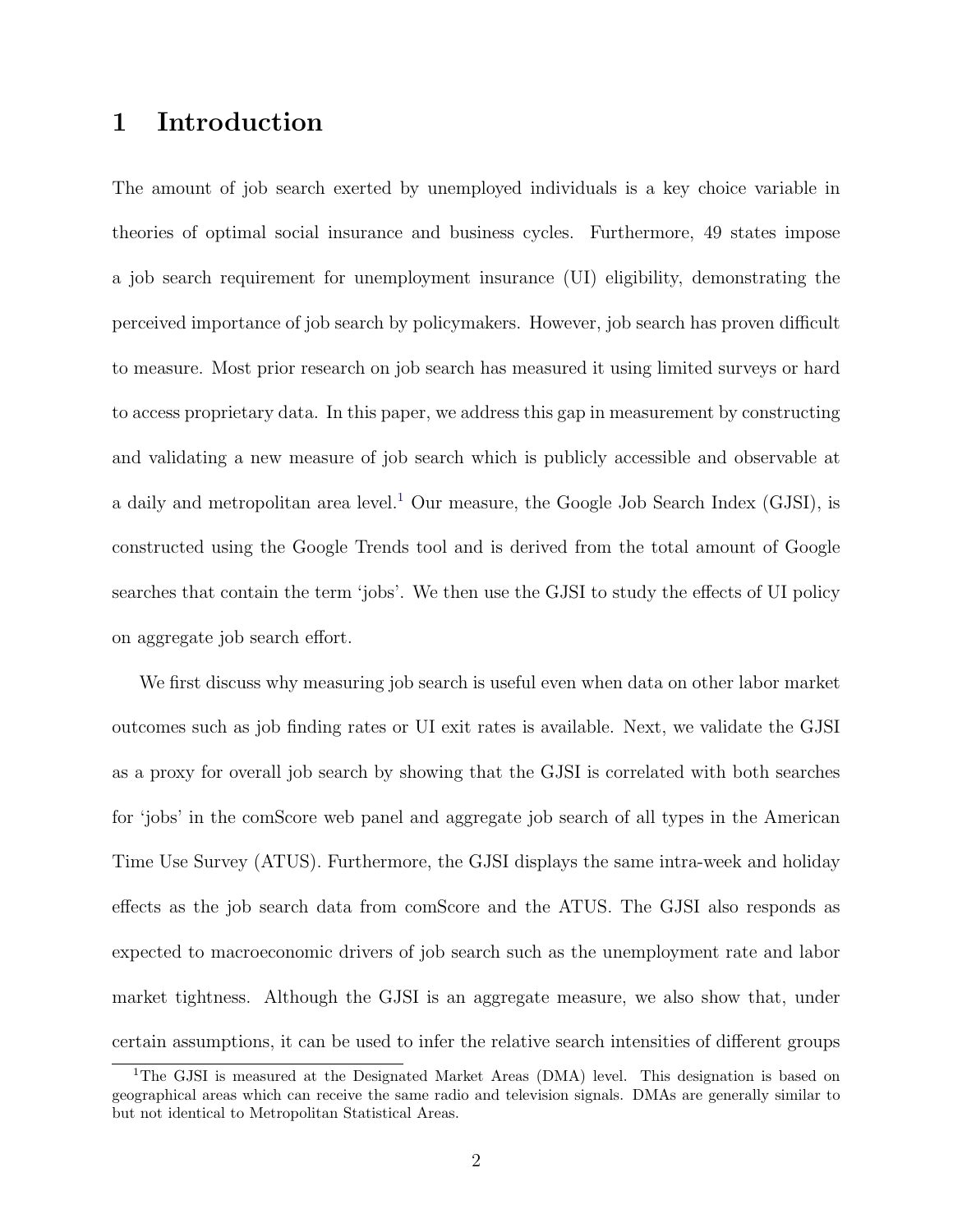comprising the population of a region. We use this strategy to provide evidence that those individuals closer to UI expiration are likely to search more.

We then demonstrate the utility of the GJSI for answering economic questions by using it to test for changes in job search following expansions of UI around the Great Recession. Using a state-level panel, we show that an increase of 10 weeks in the potential benefit duration is associated with 1.5% to 2.3% decrease in the GJSI. We also find that aggregate job search was more sensitive to UI policy during the Great Recession (2005 - 2011) than in later years. This difference could be caused either by the greater unemployed population or by the fact that changes in UI policy after the Great Recession were less salient.

Although our panel regressions control for fixed effects, trends, and state level economic conditions, our estimates may nonetheless be biased by endogeneity. States with longer potential benefit durations may suffer from unobservable shocks that affect both the persistence of UI expansions and the propensity of searchers to work. Furthermore, some searchers may anticipate future changes to UI policy. As a robustness check, we use an event study approach that focuses on the response of the GJSI to large or plausibly unanticipated changes in potential benefit duration. We fail to find statistically or economically different estimates from our baseline estimates. Our results are broadly consistent with the small estimated effects of UI expansions on job finding rates in [Rothstein](#page-29-0) [\(2011\)](#page-29-0) and [Farber and Valletta](#page-27-0) [\(2013\)](#page-27-0).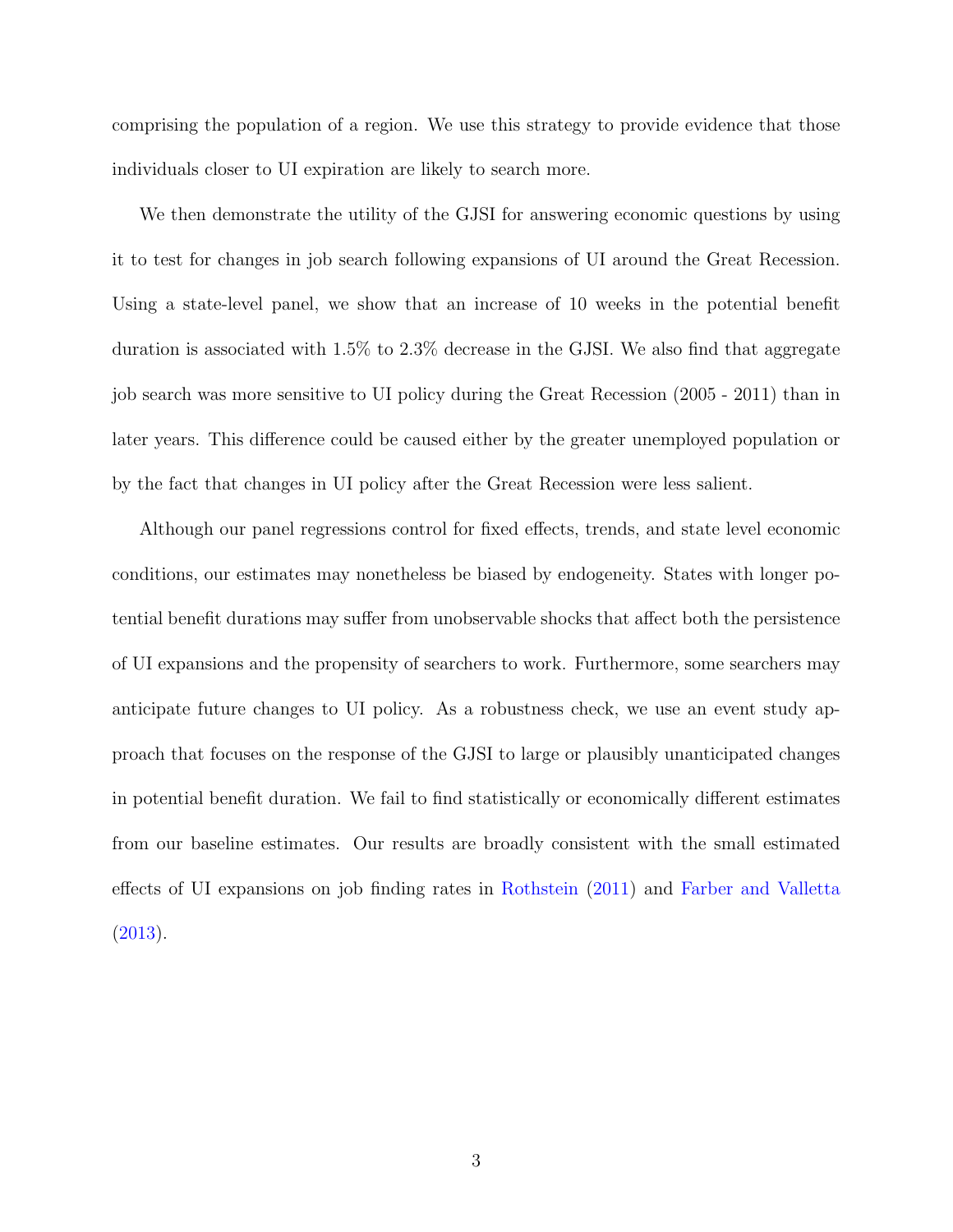## 2 Why Measure Job Search?

The outcome variable throughout this paper is a measure of job search rather than job finding rates, the most common outcome of interest in studies of UI. We believe that measuring job search is important for at least two reasons, even when data on job finding rates and vacancies is available. First, theories of optimal UI in response to economic fluctuations (e.g. [Landais](#page-28-0) [et al.](#page-28-0) [\(2015\)](#page-28-0), [Schmieder et al.](#page-29-1) [\(2012\)](#page-29-1)) define the labor market tightness as a function of aggregate job search effort and this variable is typically not directly observable. Instead, the rate of vacancies to unemployed individuals is typically used as a proxy for tightness. The validity of this ratio depends on the extent to which job search per unemployed person fluctuates over time.

These fluctuations in job search can matter in practice. For example, if job search per person falls without a commensurate drop in job finding rates per unemployed individual, holding the number of vacancies and unemployed individuals constant, this provides evidence of search externalities in the labor market. The presence of these externalities has implications for optimal UI policy in recessions (e.g. [Landais et al.](#page-28-0) [\(2015\)](#page-28-0)). Second, data on job search can be useful for directly observing the moral hazard effects of UI. Moral hazard effects due to job search could be mitigated by job search requirements as shown in [Lachowska et al.](#page-28-1) [\(2015\)](#page-28-1) and direct measures of job search may help measure the impact and effectiveness of these policies. Importantly, because the GJSI is available in real-time, the presence of these effects can be detected quickly, rather than with a lag until appropriate micro-data is released.

Google Search data provides several other advantages compared to survey-based data.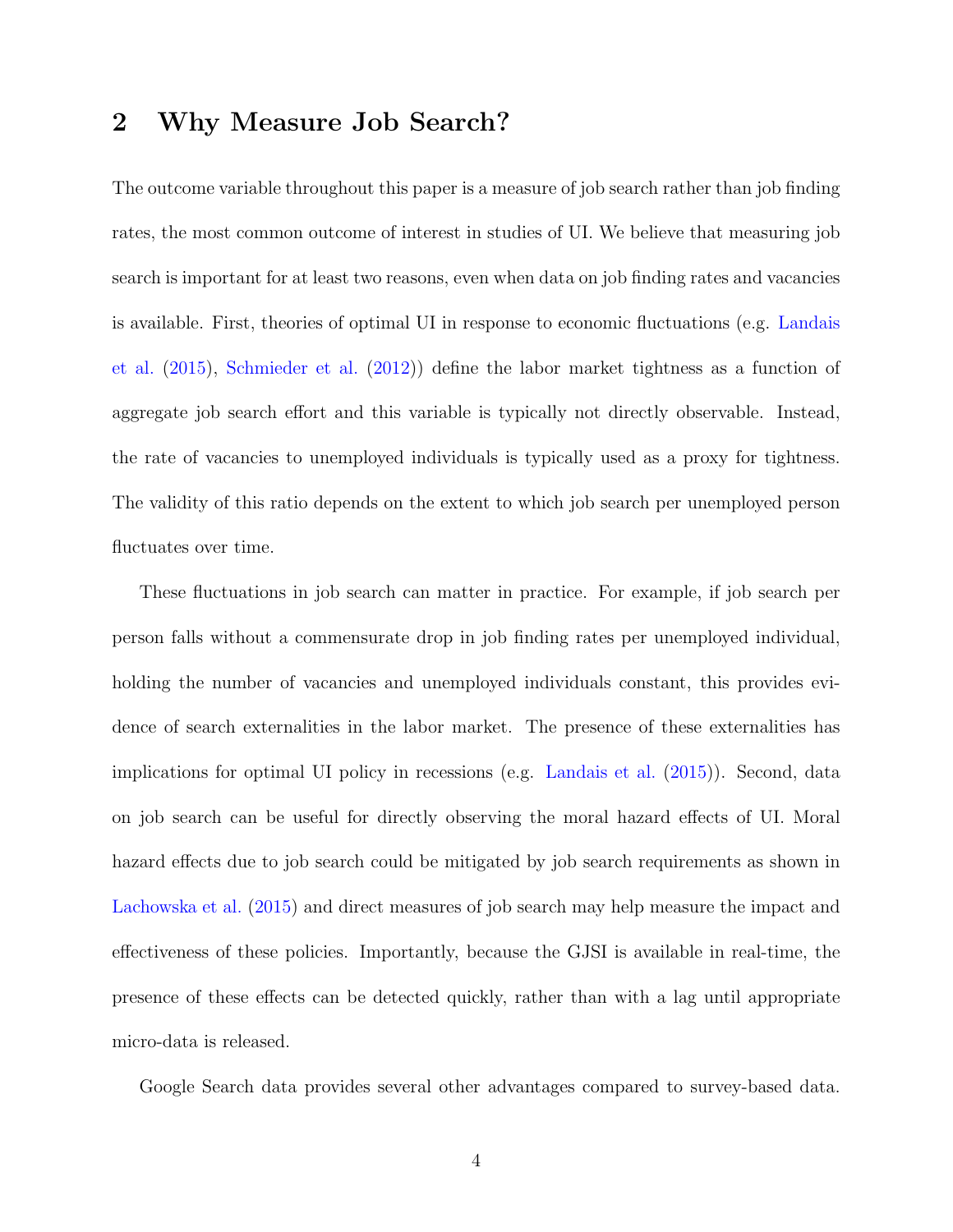First, Google data is based on millions of searches which can be aggregated across geographies and at a high-frequency. In comparison, the American Time Use Survey (ATUS), the most commonly used survey of job search, often contains fewer than 5 unemployed respondents per state-month. The GJSI allows policymakers to measure changes in local labor market conditions (down to DMA-day granularity) or behavioral responses to policies in a way that is impossible with publicly available data.<sup>[2](#page-0-0)</sup> Furthermore, although we focus on aggregate job search, Google Trends allows for more specific queries such as 'tech jobs', 'new york jobs', or 'walmart jobs'. This data can be used to study how search is directed across sectors, regions, and employers.

Several recent papers have used proprietary data from online platforms such as Career-Builder [\(Marinescu](#page-28-2) [\(2015\)](#page-28-2)) and SnagAJob [\(Kudlyak et al.](#page-28-3) [\(2013\)](#page-28-3)) to study job search. This proprietary data is useful, especially because it contains individual-level behavioral data. However, access to this data is limited due to some combination of privacy restrictions, management changes, and lack of personal connections. An open data source like Google Trends enables researchers and policymakers to easily replicate and expand on earlier work. Furthermore, search activity varies across job sites and over time not only due to the economic drivers of search but also due to the competition between online platforms. For example, LinkedIn passed Careerbuilder in the Google Trends series in the middle of 2008, and has continued growing while Careerbuilder has stagnated and then declined.[3](#page-0-0) On the other hand, Google has been the predominant search engine in the US for over 10 years and captures a variety of searches that more specialized job search platforms may not. Lastly, the GJSI can

<sup>&</sup>lt;sup>2</sup>See [Choi and Varian](#page-27-2) [\(2009\)](#page-27-1) and Choi and Varian [\(2013\)](#page-27-2) for examples of real-time analysis using Google Trends data.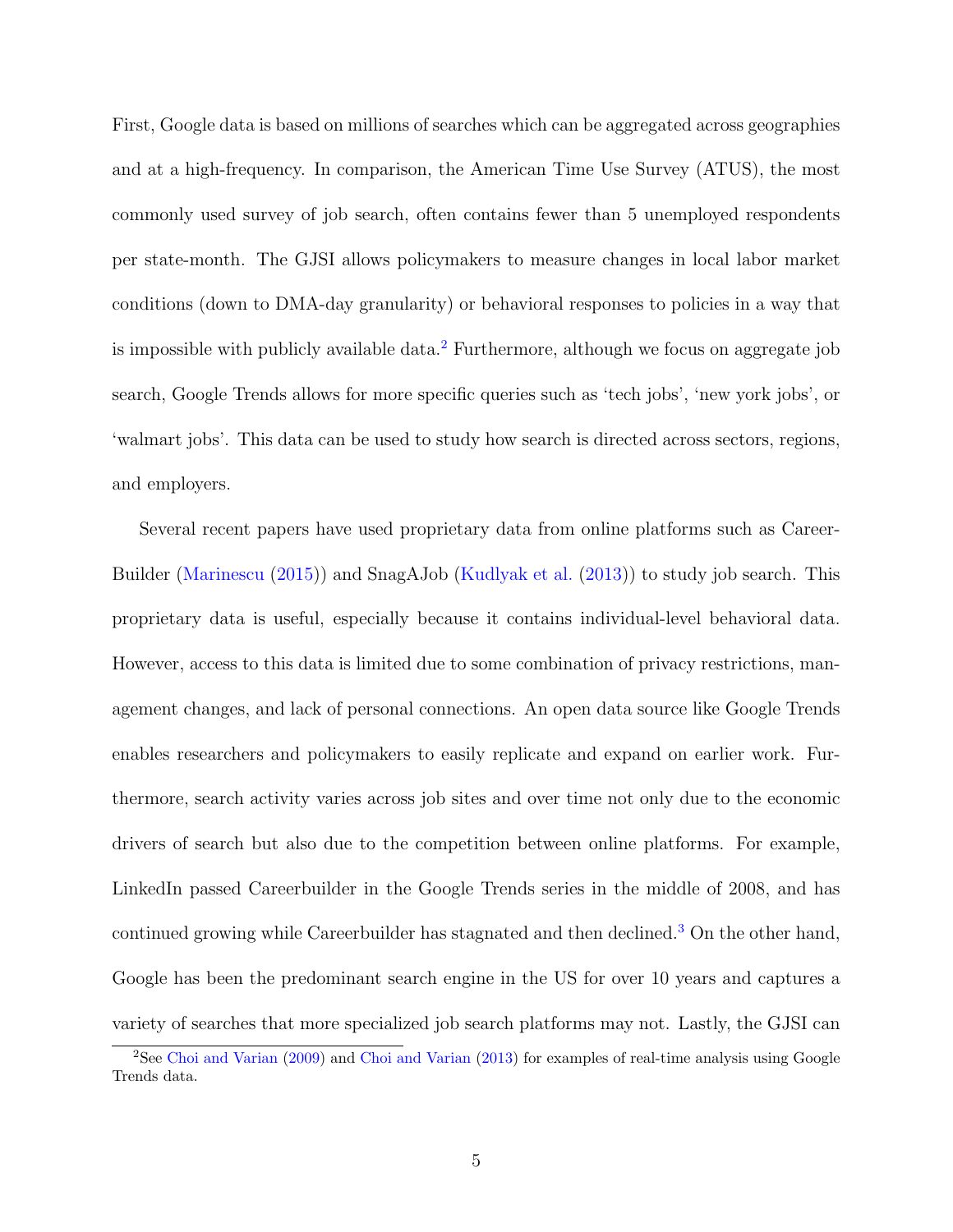be used to validate the representativeness of proprietary data from these online platforms.

## 3 Prior Work on Job Search and UI

Economists have been interested in understanding the costs and benefits of UI since the inception of the UI system. Prior literature has focused on the effects of benefit levels and duration on hazard rates out of UI. This research uses a variety of empirical strategies (regression discontinuity, natural experiments, cross-state variation) to find elasticities of unemployment with respect to benefit levels of around 0.5. [Card et al.](#page-27-3) [\(2007\)](#page-27-3) conduct a review of the literature on the topic of the spike in exit rate from unemployment near the exhaustion of UI benefits. Their study finds that how 'exit' is measured can dramatically change the estimated effects: the spike in exit rates does not always corresponding to a spike in re-employment rates. Because none of these studies use data on job search effort, they cannot tell whether a change in job-finding rates comes from search effort or reservation wages.

There have been several studies that use survey data about job search in order to study the response of job search to UI benefits. For example, [Krueger and Mueller](#page-28-4) [\(2010\)](#page-28-4) use the ATUS to study how the job search behavior of individuals varies across states and at different points in an unemployment spell. They show that job search activity increases prior to benefit exhaustion and that job search activity is responsive to the level of UI benefits. Given the difference in UI generosity, they assert that these elasticities can potentially explain most of the gap in job search time between the U.S. and Europe.

<sup>3</sup>This data can be obtained by comparing the Google Trends series for 'linkedin' and 'careerbuilder' for the US.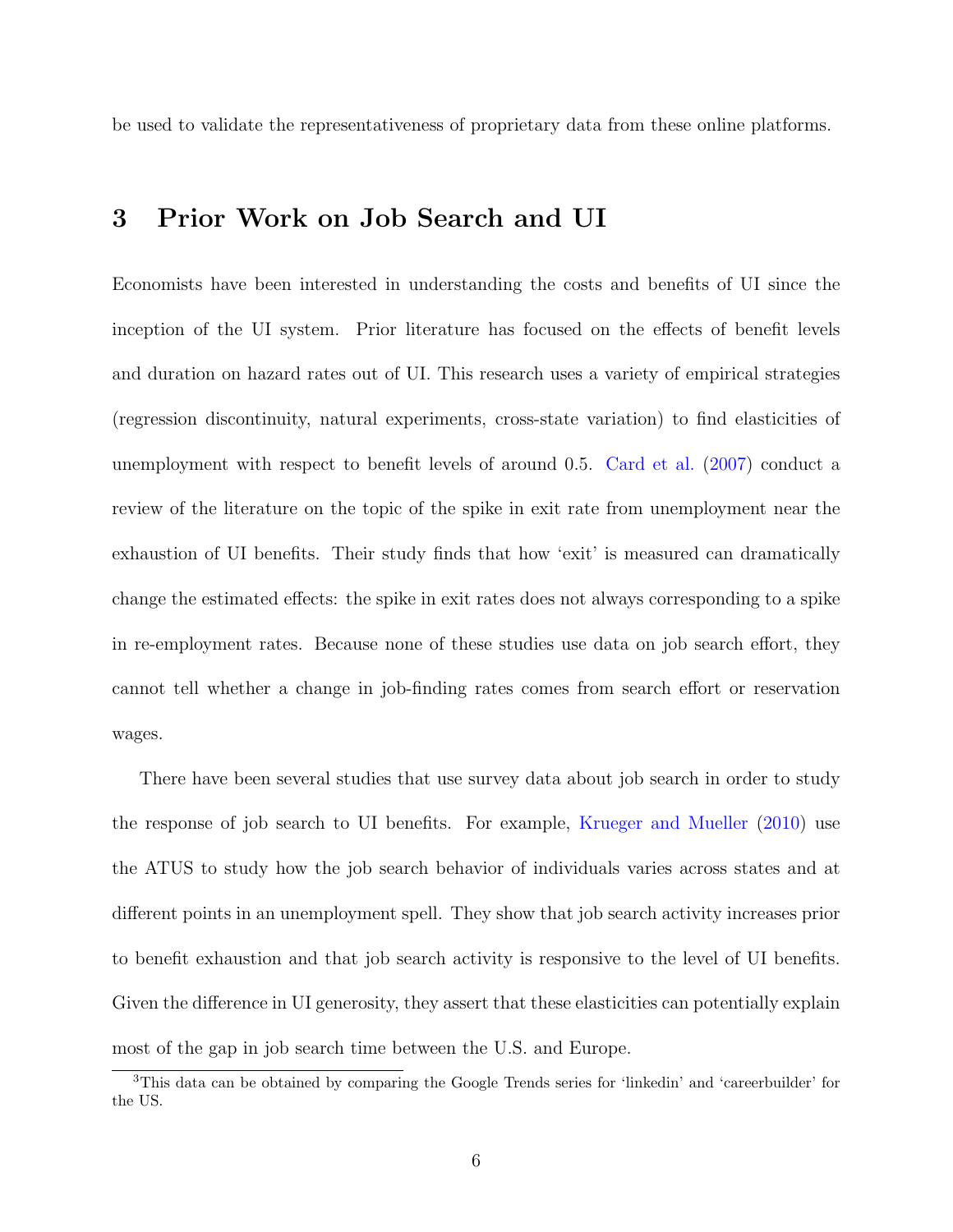In another study, [Krueger and Mueller](#page-28-5) [\(2011\)](#page-28-5)(hereafter KM) administer a survey to UI recipients in New Jersey which asks questions about job search activity and reservation wages. They find that effort decreases over the duration of unemployment and that stated reservation wages remain approximately constant throughout the unemployment spell. Importantly, KM present the first longitudinal evidence on job search. In contrast to prior, cross-sectional, evidence, KM find that job search actually decreases as individuals near expiration. Their finding may be due to unobserved heterogeneity across UI claimants that jointly drives exit rates and search intensity. Another important finding in KM is that an extra 20 hours of search is correlated with a 20% increase in exit to unemployment in a given week. Although this correlation is not necessarily causal, it is an important benchmark because there are few other estimates of the returns to job search in the literature.

KM also estimate the effect of the 2009 expansion of Emergency Unemployment Compensation (EUC) on job search. They find that there are 11 - 20 fewer minutes of job search per day per individual after the policy change. However, their identification strategy cannot separate time trends from the policy change due to the fact that they only observe a single expansion for a single state and therefore lack cross-sectional variation in treatment intensity. This is an important shortcoming because job search activity can vary over time due to factors such as labor market conditions (e.g. [Schmieder et al.](#page-29-1) [\(2012\)](#page-29-1)), the weather and seasonality. Our data and research strategy allows us to separately identify the effects of UI policy changes from time trends.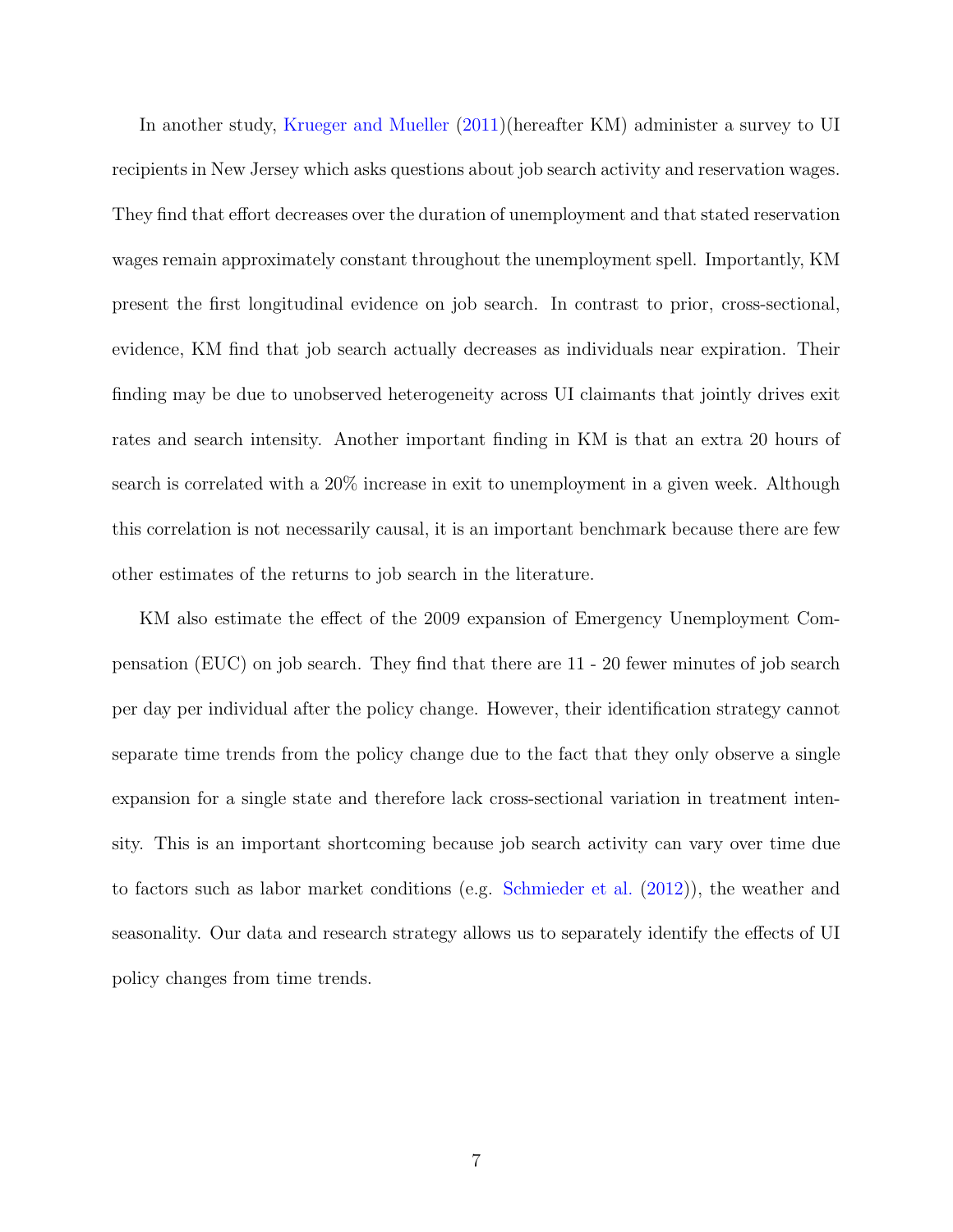## 4 Institutional Background on UI

Individuals eligible for unemployment insurance can typically draw on benefits for up to 26 weeks at a maximum weekly benefit amount that varies across states. For example, to qualify in the state of Texas an individual needs to have earned a sufficient amount of wages in their base year (the first four of the past 5 completed quarters prior to their first UI claim) and have worked in at least 2 of the quarters in their base year.<sup>[4](#page-0-0)</sup> UI recipients need to have been laid off for economic reasons, fired without work-related misconduct, or quit for a valid reason. Once on UI, job-seekers must be able and available to work, be registered with Texas Workforce Solutions, and search for full-time work unless exempted.

During times of high unemployment, individuals have access to additional weeks of UI through the federally-funded Extended Benefits (EB) program. EB consists of two tiers, adding 13 and 7 weeks of eligibility respectively. The most common trigger condition used during the recession for the first tier occurred when the three month moving average of a state's seasonally adjusted three month total unemployment rate (TUR) hits 6.5%. The second level (7 additional weeks beyond the initial 13 weeks) became available when the TUR hit 8%.[5](#page-0-0)

Due to the severity of the recession, the federal government passed the Emergency Unemployment Compensation(EUC) Act to extend the potential duration of UI. This act was significantly amended several times according to the following timeline:

1. June 30th, 2008 - The Emergency Unemployment Compensation (EUC) program is

<sup>4</sup>This amount is generally equal to 37 times the UI weekly benefit amount.

<sup>&</sup>lt;sup>5</sup>There are additional nuances to EB eligibility. First, states have the option of using the insured unemployment rate (IUR) rather than the total unemployment rate for the triggers. This option is typically more stringent and most states chose the TUR option. Second, the unemployment rate must be higher than 110% of the same average in the past two years. A similar condition holds if states choose the IUR option.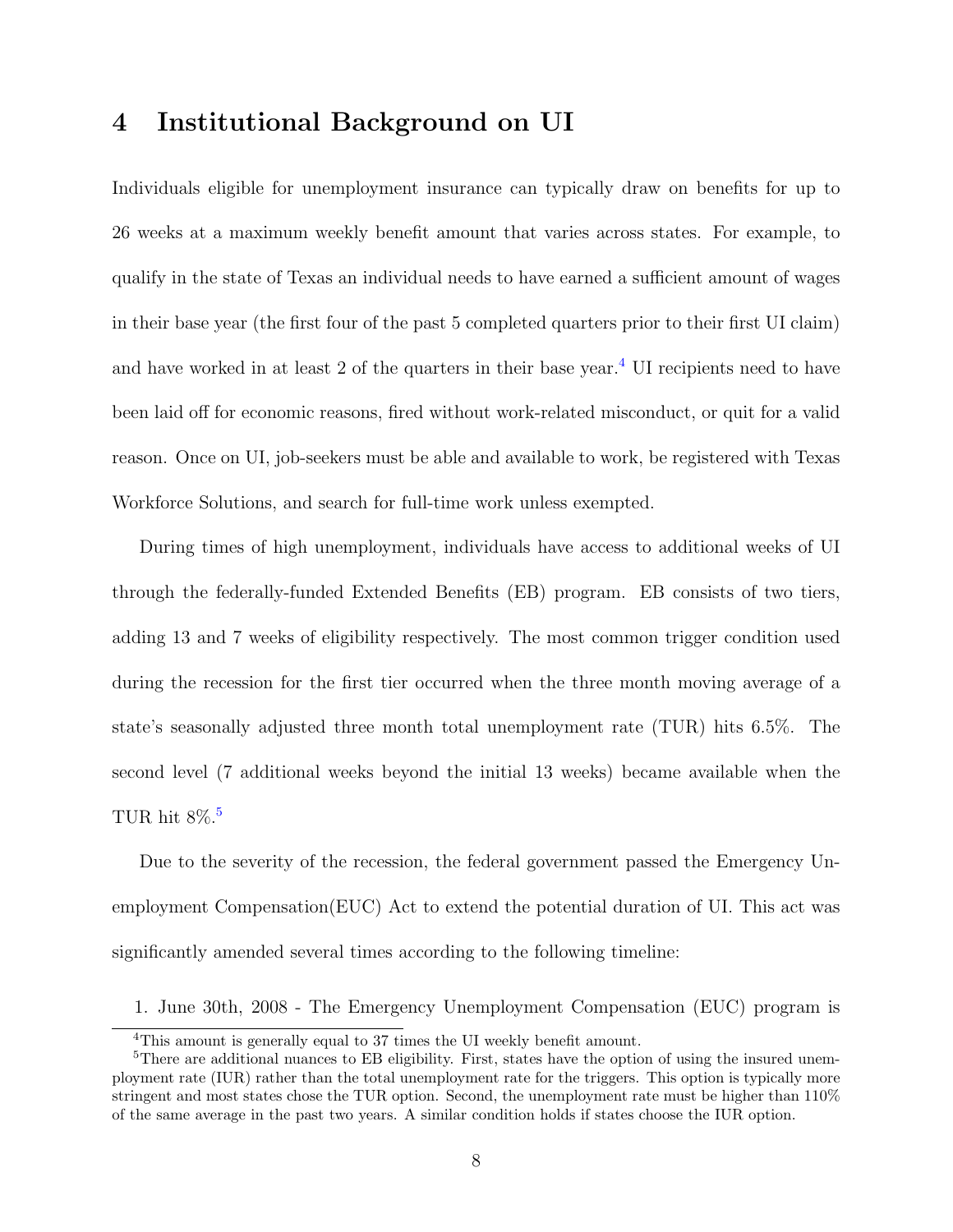created, giving an additional 13 weeks of benefits to the unemployed.

- 2. November 21st, 2008 The EUC is expanded by 7 weeks for all unemployed and by an additional 13 weeks for those residing in states with greater than 6% three months average TUR.
- 3. November 6th, 2009 The EUC is expanded by 1 week for all unemployed, 13 additional weeks for unemployed residents of states with greater than 6% TUR, and an additional 6 weeks for states with TUR greater than 8.5%.

The combination of the EUC and EB programs had the effect of increasing the maximum weeks of unemployment insurance from 26 to 99 weeks in many states, including Texas. EUC was also characterized by legislative instability. In particular, after the November 6th, 2009 expansion, EUC was amended numerous times to extend the period for which individuals were eligible for these expanded benefits (see Table [1](#page-34-0) for details). In December 2013, EUC was terminated by Congress, drastically reducing the potential benefit duration of UI in some states. Furthermore, after the recession, several states chose to reduce their regular potential benefit duration.

## 5 Google Search's Validity as a Measure of Job Search

In this section we first describe the construction of the GJSI and then demonstrate its validity as a proxy for aggregate job search. The GJSI is constructed from indexes of search activity containing the term 'jobs' obtained from Google Trends (http://www.google.com/trends/). Google Trends returns a time series representing search activity for a query term, date range,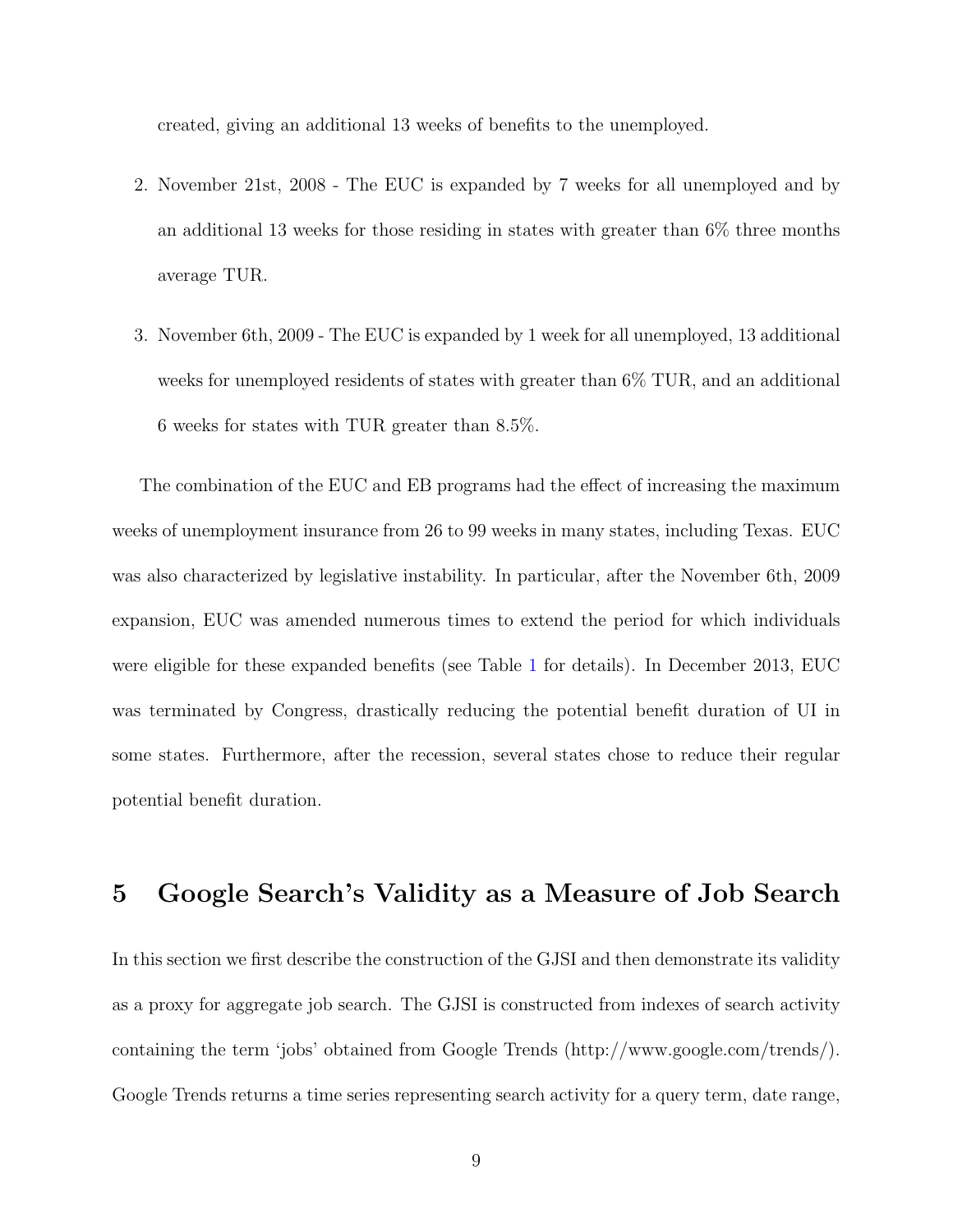and geography. The values of a Google Trends series represent the number of searches for the specified search term relative to the total number of searches on Google.com.<sup>[6](#page-0-0)</sup> Each series is normalized so that the highest value over the query time period is set to 100 and the values of the series are always integers between 0 and 100.

The exact volume of searches for 'jobs', or any other term, on Google is kept confidential. However, several tools available as of 2013 offer clues into the raw numbers underlying Google Trends. For example, Google's Adwords tool states that there were 68 million monthly searches for 'jobs' in the United States in the year proceeding April 2013. That amounts to approximately 6 searches per unemployed individual per month in the United States. According to the Adwords traffic estimator, an alternative measure of search volume, the top placed ad for 'jobs' in Texas in April 2013 would generate 25,714 impressions per day or 771,000 impressions per month. That amounts to approximately one search per month per unemployed individual in Texas. If one serves the ad to not just the Google main site but to affiliates in Google's network then the total potential impressions per day is 3.3 million per day. It is unclear whether the impressions numbers that Google provides assume that the top ad is seen by all searchers. Nonetheless, the search numbers from Adwords suggest that there is a substantial volume of searches for the term 'jobs' and variants of the term.

The GJSI represents the share of all searches that involve 'jobs' and, as a result, may move either because the number of searches for 'jobs' changes or because the number of

<sup>6</sup>The relative frequency is determined by examining a sample of all Google search traffic. A potential concern is that Google imposes thresholds for reporting search data below which a 0 is displayed in Google Trends. For instance, too few searches were done for the search term 'econometrics' in July 2006 in Texas. Therefore, Google Trends displays a 0 rather than a low number, producing large swings in the time series data. However, for the search term, 'jobs', even at a weekly-DMA level in Texas, there are no zeros reported by Google Trends after 2005. Our results are robust to excluding the first year of data and to re-sampling the Google Trends series.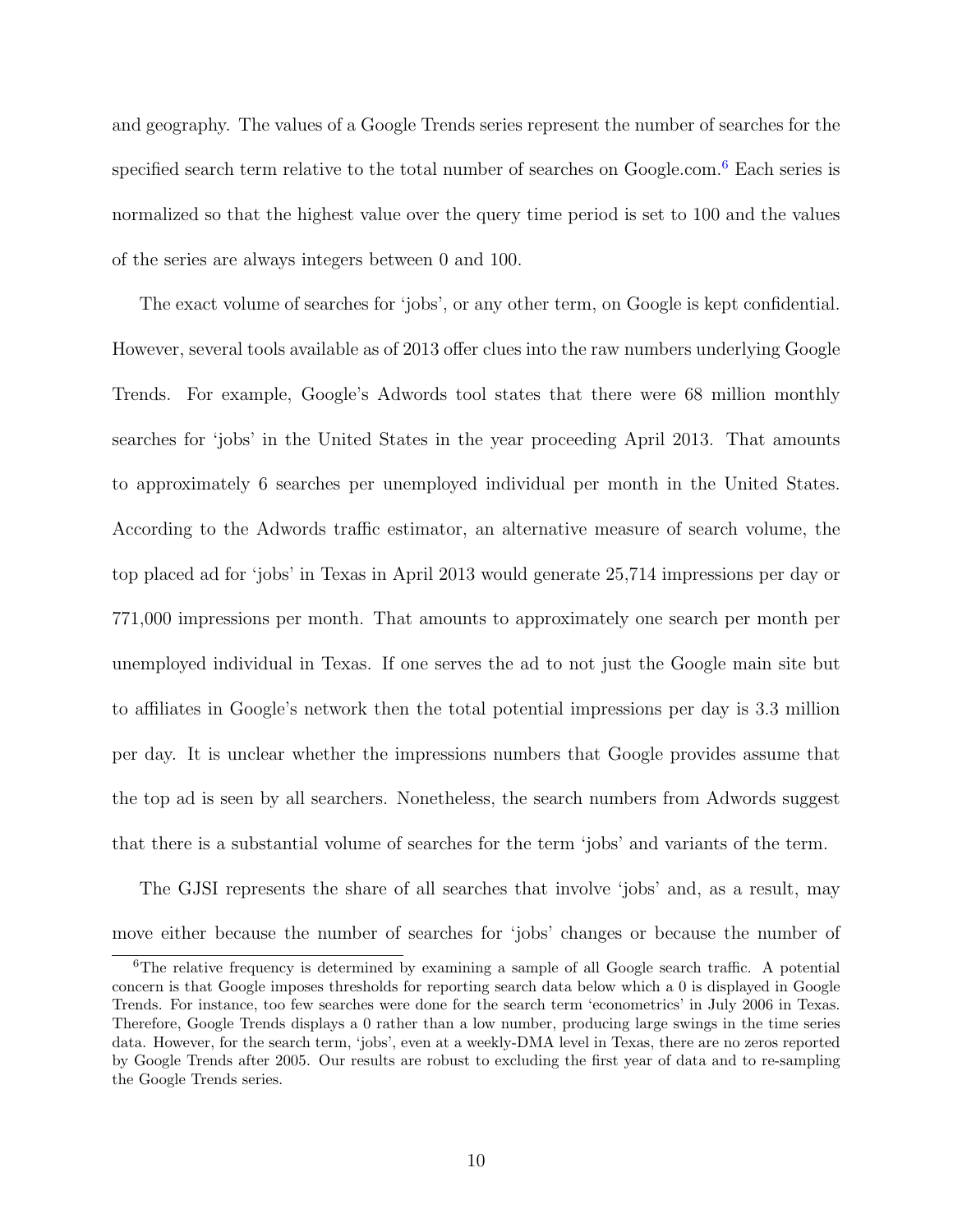aggregate Google searches changes. This can be an advantage or disadvantage depending on the empirical research strategy, as we discuss later. Therefore, researchers should carefully consider whether to include time trends or time fixed effects when using the GJSI. We use three samples from Google Trends: a national daily index to study day-of-week effects, a state-month panel to look at responses to UI policy across states, and a DMA-week panel for an exercise using administrative UI data from Texas. For each series, we choose the search term 'jobs' as our term of interest.<sup>[7](#page-0-0)</sup> The term 'jobs' captures a large variety of job search activities online, with many job related queries included in the more general 'jobs' index. For example, people may search for jobs at a specific company ('Walmart jobs') or region ('Dallas jobs'). For such queries, Google is one of the most effective ways of finding the appropriate job posting site. Searches for 'jobs' have a greater than 0.7 correlation with other job search related terms, such as 'state jobs', 'how to find a job', and 'tech jobs'.[8](#page-0-0)

As a test of the applicability of our chosen term, we also use Google Correlate to determine which search terms that do not contain the text 'jobs' are most correlated with Google searches for 'jobs'.<sup>[9](#page-0-0)</sup> The most correlated results contain occupation specific searches ('security officer', 'assistant', 'technician'), job search specific terms ('applying for', 'job board', 'how do I get a job') and social safety net searches ('file for unemployment in Florida', 'social security disability'). These results suggest that the search term 'jobs' both picks up a large portion of jobs-related search activity and is highly correlated with other, more specific and detailed, search terms. Importantly, 'jobs', has the highest volume and is least prone to

<sup>7</sup>We remove searches that contain 'Apple' or 'Steve', as there was a large surge in Google searches containing 'jobs' upon the death of Steve Jobs. This can be accomplished in Google Trends by searching, 'jobs -apple -steve' rather than simply searching for 'jobs'.

<sup>8</sup>See online appendix Table A1 for a partial list of alternate terms tested and their correlations with one-another.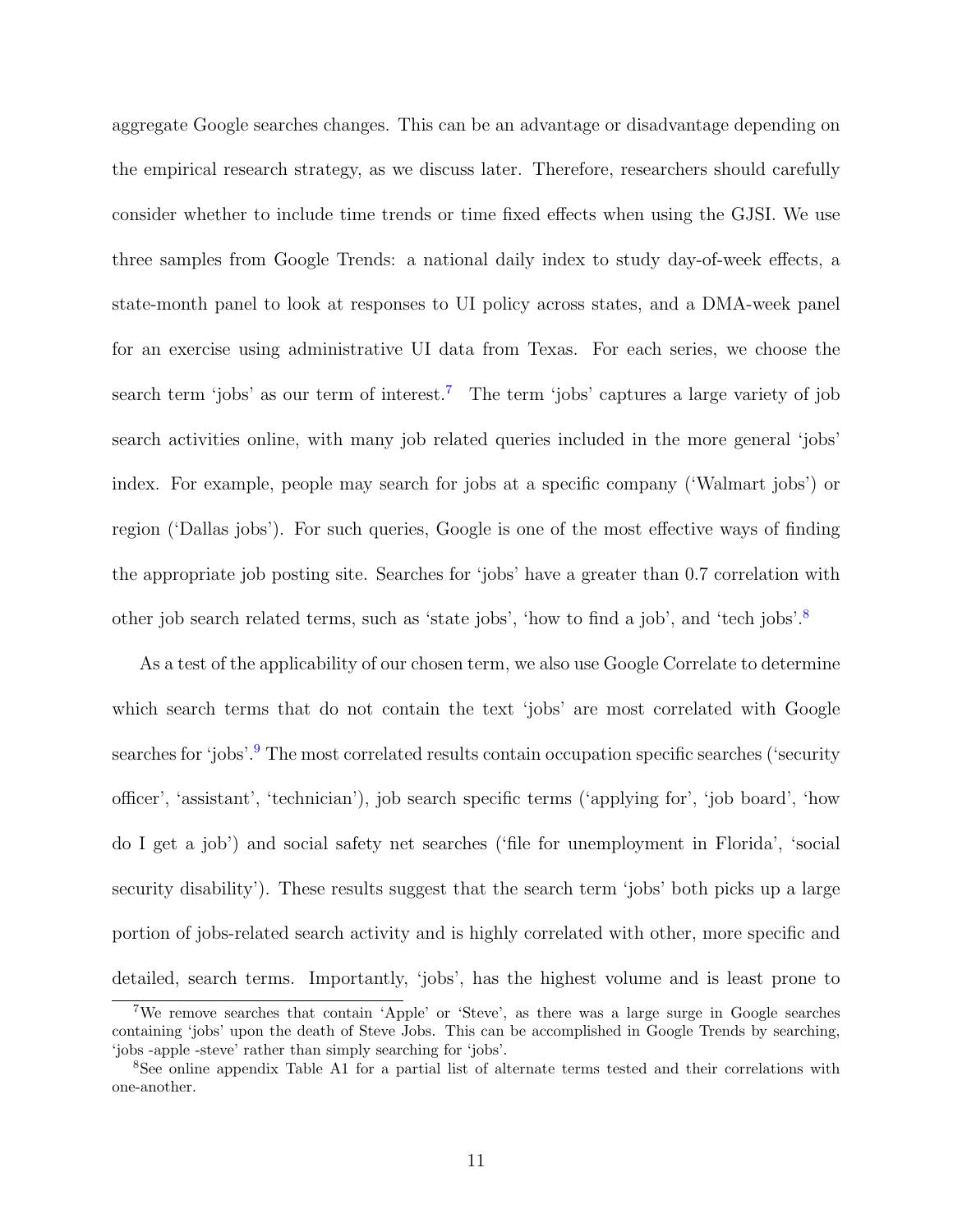sampling bias of all the terms discussed above.

Lastly, data from Google Trends has been used in prior research. Several papers starting with [Choi and Varian](#page-27-1) [\(2009\)](#page-27-1) have used Google search data to forecast (or 'now-cast') macroeconomic variables such as unemployment insurance claims, tourism inflows, product sales, auto sales, and unemployment rates, both in the US and abroad. See [D'Amuri and](#page-27-4) [Marcucci](#page-27-4) [\(2009\)](#page-27-4), [Choi and Varian](#page-27-2) [\(2013\)](#page-27-2), Fondeur and Karameé [\(2011\)](#page-27-5), [Askitas and Zim](#page-27-6)[mermann](#page-27-6) [\(2010\)](#page-27-6), and [Arola and Galan](#page-27-7) [\(2012\)](#page-27-7) for a selection of forecasting work. Google Trends has been utilized in work involving financial markets, as well. [Da et al.](#page-27-8) [\(2011\)](#page-27-8) use Google search data show that search data predicts stock price movement and [Vlastakis and](#page-29-2) [Markellos](#page-29-2) [\(2012\)](#page-29-2) show that demand for information about stocks rises in times of high volatility and high returns. Finally, others have utilized Google Trends for detecting patterns of disease or flu outbreaks (see [Preis and Moat](#page-29-3) [\(2014\)](#page-29-3)) or even to measure the impact of racial animus on political elections [\(Stephens-Davidowitz](#page-29-4) [\(2013\)](#page-29-4)).

### 5.1 Online Job Search as a Component of Job Search

One potential drawback of the GJSI is that it is solely a measure of online search activity. In this section, we argue that online job search is important and follows similar trends to overall job search. Our first piece of evidence comes from browsing traffic. Sites like CareerBuilder.com, Monster.com, and Indeed.com receive tens of millions of unique visitors per month, demonstrating the this type of search is ubiquitous and frequent.

To investigate whether those visitors are representative, we turn to the National Longi-

<sup>9</sup>According to Google: 'Google Correlate is a tool on Google Trends which enables you to find queries with a similar pattern to a target data series.' See [Scott and Varian](#page-29-5) [\(2013\)](#page-29-5) for further discussion of the uses and broader applications of Google Correlate and similar services.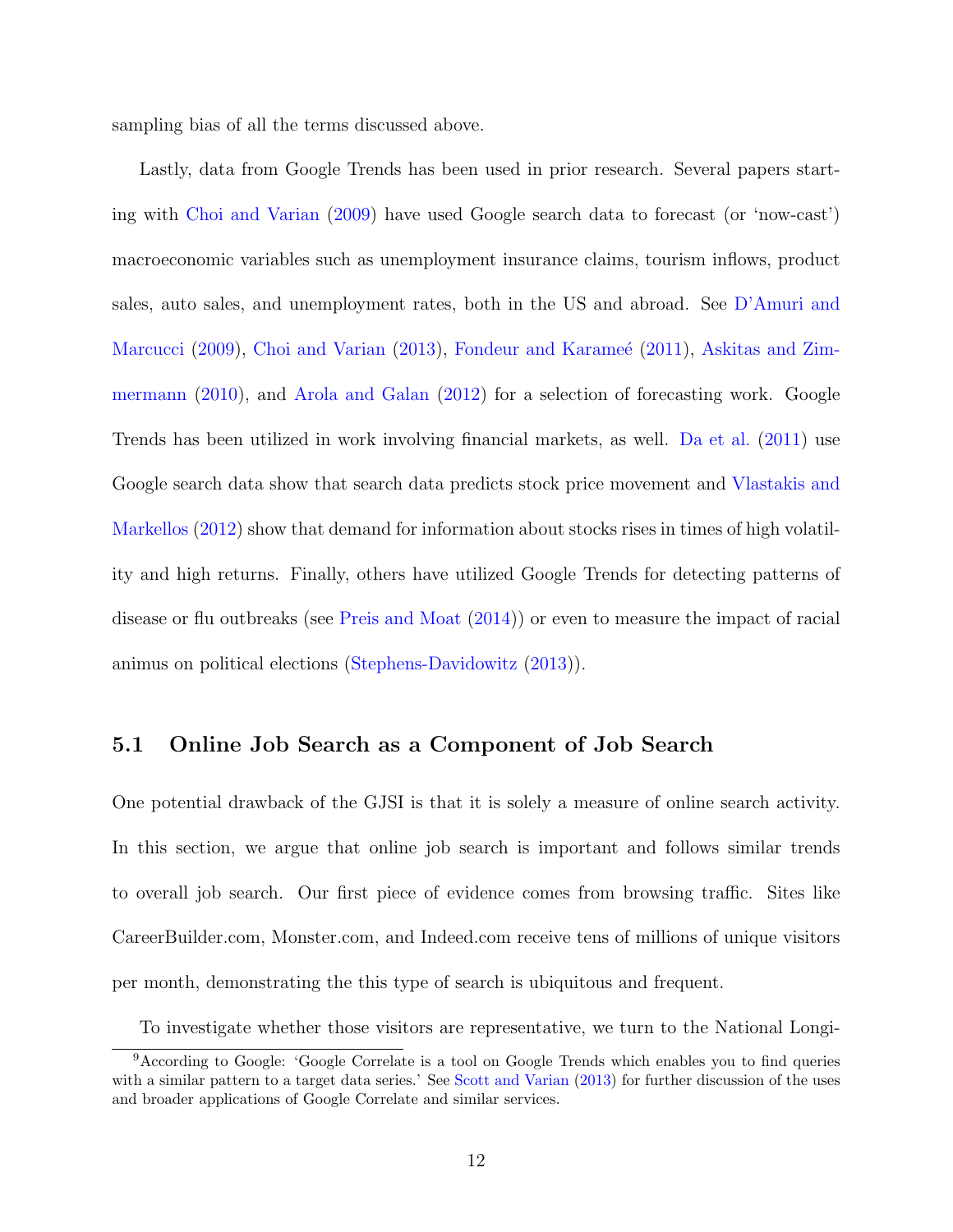tudinal Survey of Youth (NLSY). In 2003, 53% of NLSY job seekers used the internet and 83% did in 2008.<sup>[10](#page-0-0)</sup> Similarly, the 2011 Internet and Computer Use supplement of the Current Population Survey reports that over 75% of individuals who were searching for work in the past 4 weeks had used the internet to do so. Even as early as 2002, 22% of job seekers found their jobs online [\(Stevenson](#page-29-6) [\(2009\)](#page-29-6)), suggesting that a much larger fraction used the internet as at least part of their search. Finally, the increased availability of the internet has decreased the use of physical classified jobs ads has made online job search more prevalent over the past decade, as documented in [Kroft and Pope](#page-28-6) [\(2011\)](#page-28-6). Therefore, we conclude that online job search is sufficiently representative and makes up a large component of overall job search.

One concern with the GJSI is that Google searches represent a different type of activity than online job search in general. We now show that this is not the case by comparing the GJSI with data on individual browsing from comScore. The comScore Web Behavior Database is a panel of 100,000 consenting internet users across the United States who were tracked for the year 2007. We first use this panel to identify visits by a user to a job search website and to calculate the time spent visiting these sites.<sup>[11](#page-0-0)</sup> We then construct a proxy for the GJSI by calculating the ratio of visits to job search sites originating from Google as a fraction of total site visits to Google.

This is analogous to our GJSI, which is based on the number of Google searches related to the term 'jobs' as a fraction of total Google searches. Table [2](#page-35-0) displays the results of a regression of time spent on job search sites on the proxy for GJSI. We find that a 1% increase

 $10$ The NLSY only asked a question about internet use for job search from 2003 - 2008.

<sup>11</sup>For example, we include all domain names containing 'job', 'career', 'hiring', and 'work' in addition to the largest job search sites (eg. monster.com, careerbuilder.com, indeed.com, and linkedin.com). We identified and removed websites which were unrelated to job search but contained the word 'job'.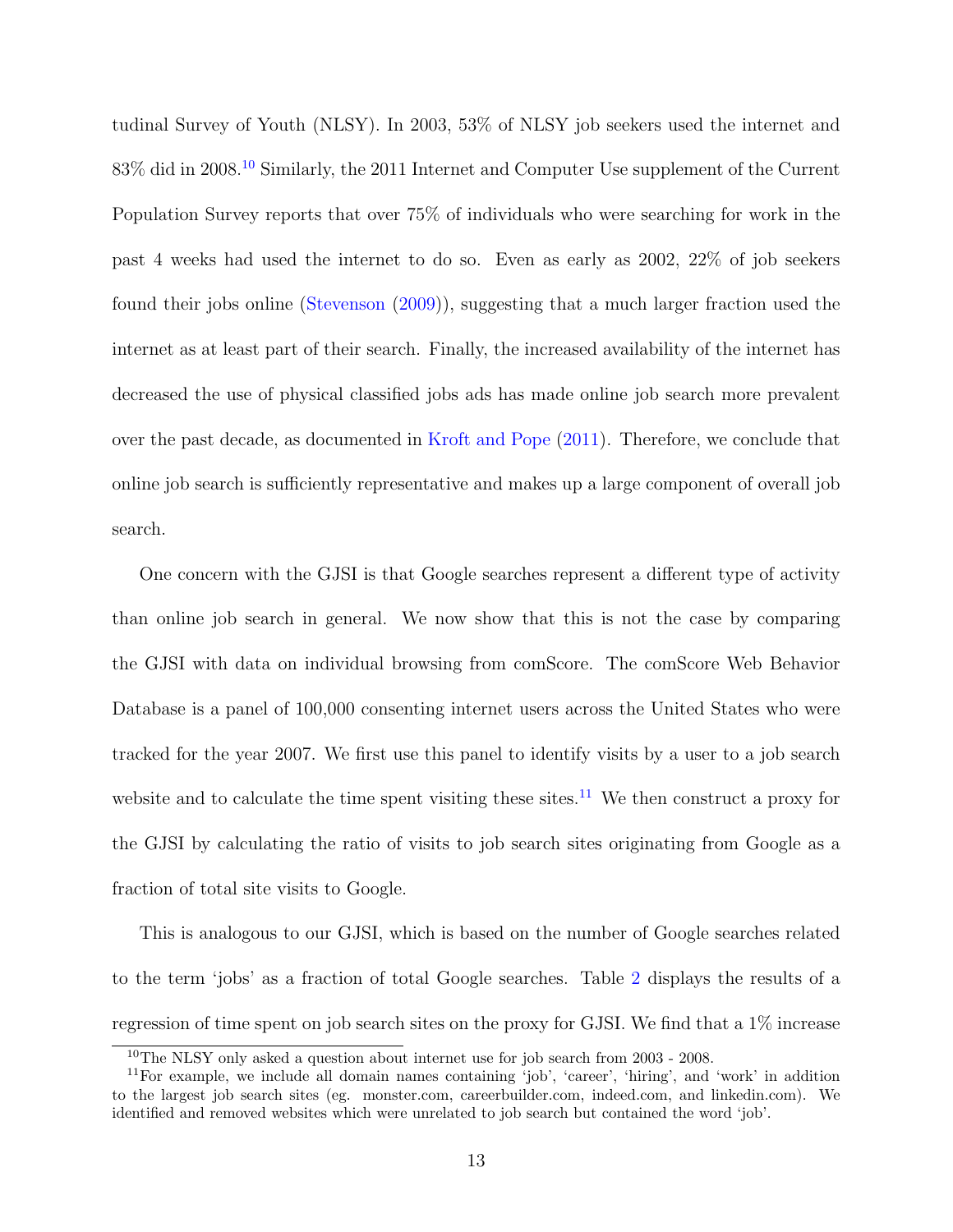in the 'synthetic GJSI' is correlated with an approximately 1% increase in overall time spent on online job search. Furthermore, the fraction of visits to Google that result in a visit to a job search site explains over 50% of the total variability in the amount of job search per capita at a state-month level. These results suggest that our measure of job search is a good proxy for overall online job search effort.

### 5.2 The GJSI and The American Time Use Survey

We also benchmark the GJSI against the job search related questions of the American Time Use Survey. ATUS job search activity is calculated using the amount of time that individuals spend in job search related activities.<sup>[12](#page-0-0)</sup> The monthly correlation between the national measured averages of job search per capita from the ATUS and the GJSI is approximately 0.56. This correlation is robust to the inclusion or exclusion of job-related travel time, removing the oversampling of weekend days, or using related Google job-search terms to measure job search activity.

Table [3](#page-36-0) shows results of regressions of the GJSI on job search as measured by the ATUS at a state-month level. There is a statistically significant relationship between the Google and ATUS measure across all specifications. Columns 1-4 display the relationship between the GJSI and average ATUS job search activity both without controls and with state and month fixed effects. The dependent variable is either amount of job search time, or an

 $12$ We use the methodology from [Krueger and Mueller](#page-28-4) [\(2010\)](#page-28-4) to measure the quantity of job search using the ATUS. We assembled all ATUS data from 2003-2009 (though Krueger and Mueller used through 2007), and restricted our comparison to people of ages 20-65. We examine comparisons including and excluding 'Travel Related to Work', which includes job search related travel but also many other types of job-related travel. Krueger and Muller included this category in their analysis. ATUS categories encompassing job search activities are: 'Job Search Activities', 'Job Interviewing', 'Waiting Associated with Job Search or Interview', 'Security Procedures Related to Job Search/Interviewing', 'Job Search and Interviewing, other'.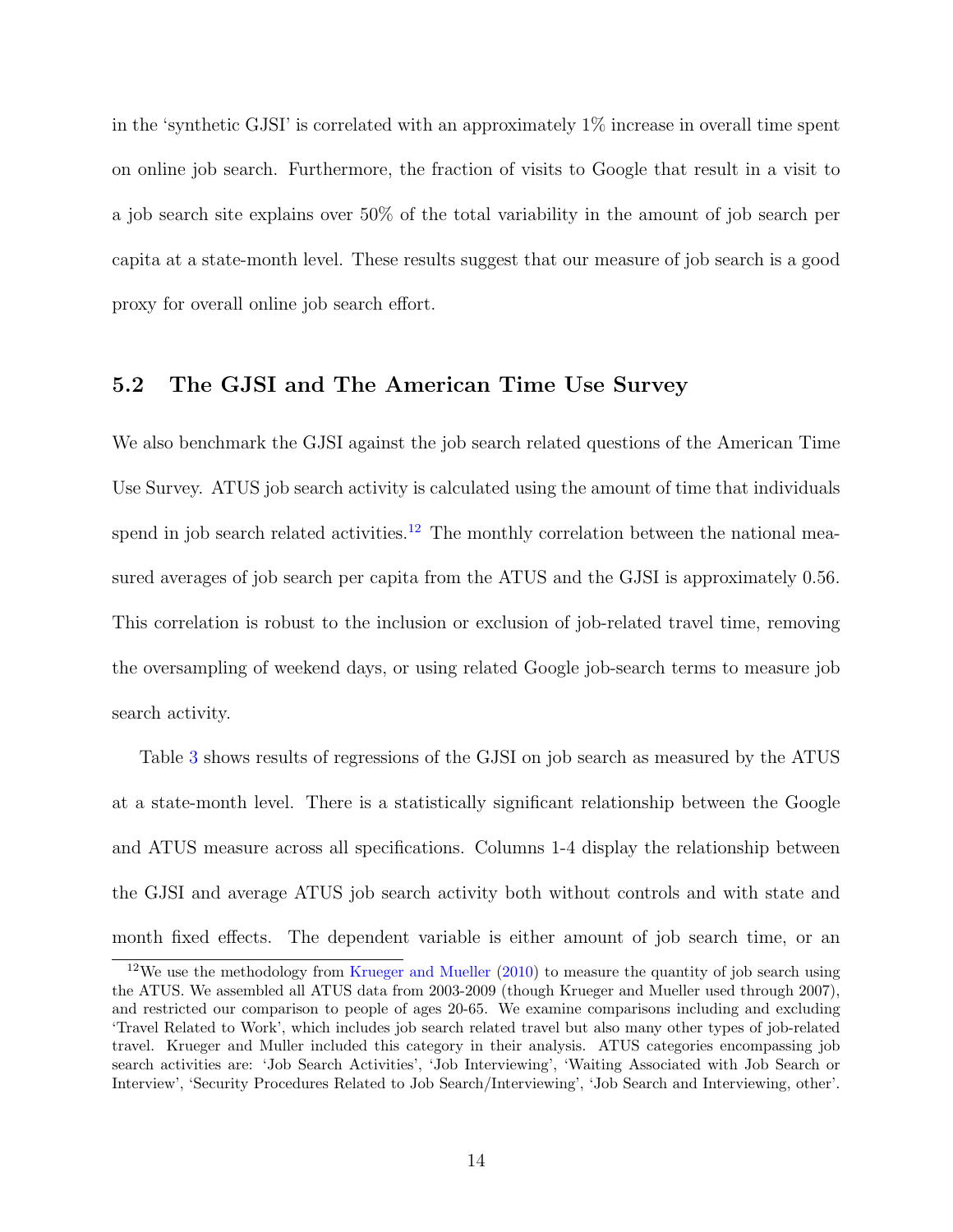indicator for non-zero job search activity. The fivefold increase in  $R^2$  between columns 1 and 2 highlights a drawback of the small samples in the ATUS, where most state-month observations have no reported job search activity, attenuating any estimates. This makes any meaningful estimation using the ATUS difficult at a geographically disaggregated or high-frequency level. Across specifications, we find that increases in the GJSI are associated with more job search in the ATUS.

Columns 5 and 6 display placebo regressions that include other search indexes derived from Google Trends. In column 5, we include an index of search for the term 'weather' alongside our Google Job Search Index. We find no significant relationship between searches for weather and job search as measured by the ATUS. Moreover, the coefficient on our GJSI is virtually unchanged. In column 6, we include two other measures of Google search that could be related to unemployment rates or benefits rather than job search. 'Google Unemp/Emp' refers to an index of all searches containing either the term 'unemployment' or the term 'employment'. 'Google Unemp Rate' refers to an index including the term 'Unemployment Rate'. Neither of these terms is significantly related to ATUS job search time when we include the baseline GJSI.[13](#page-0-0)

### 5.3 Day of Week and Holiday Effects

Another way in which we validate the GJSI is to study its behavior across days of the week and holidays. Our measure should follow the same predictable daily, monthly, and yearly trends as other job search measures. For instance, we would expect to see declines in search

<sup>13</sup>Other terms which were similarly non-significant in this specification include 'economy', 'economic', 'unemployment insurance', 'unemployment benefits', 'GDP', 'layoffs'.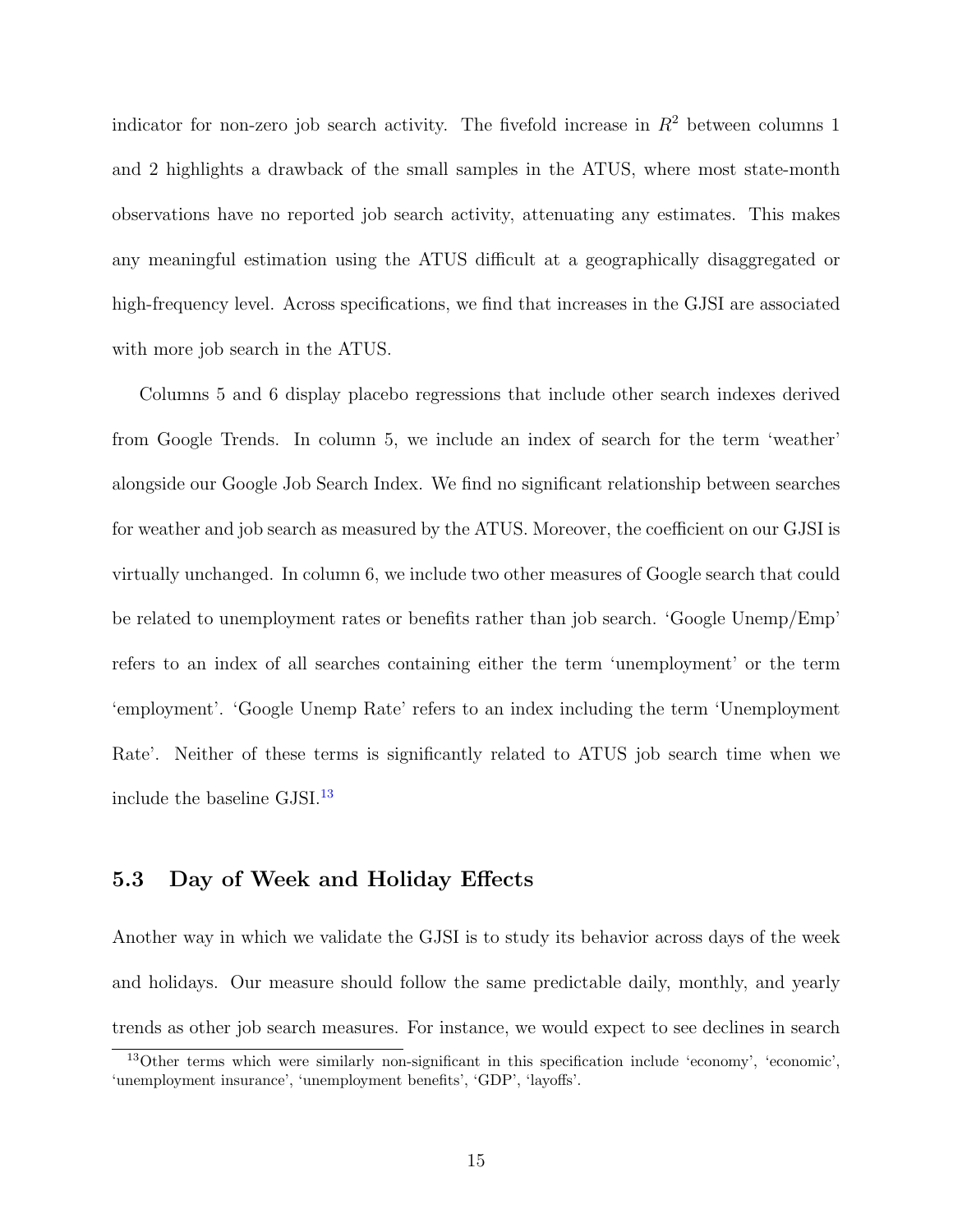on weekends and holidays due to social commitments and general societal norms.<sup>[14](#page-0-0)</sup> It should also increase in the late spring because graduating students are looking for jobs and other students are looking for summer jobs. Indeed, the GJSI increases in January after a holiday lull and also increases at the end of the spring as expected. We compare relative job search effort for different days of the week using the American Time Use Survey, the comScore Web Panel, and the GJSI. Figure [1](#page-30-0) displays the day-of-week fixed effects for all three measures graphically, with full regression results in Table [4.](#page-37-0) The day of week effects move in tandem for all three measures of job search. For example, there are large drops in search on Fridays and weekends across all three measures. Furthermore, the ratios of weekend to holiday search are approximately the same for all 3 measures. We interpret these results as evidence that Google search for 'jobs' is a good proxy for overall job search.

We also apply the same methodology to other placebo search terms related to the economy, unemployment, and unemployment insurance to ensure that our validation of the GJSI is not due to a mechanical relationship inherent in Google's data or due to a general interest in the economy. In the bottom panel of Figure [1,](#page-30-0) we plot day of week coefficients from regressions using three placebo search terms alongside the daily coefficients from our ATUS and comScore data. 'Google Unemp Benefits' tracks the frequency of Google searches for the term 'unemployment benefits' or 'unemployment insurance', 'Google Unemployment' tracks searches for the term 'unemployment', and 'Google Unemployment/Employment' tracks searches for the term 'unemployment' or 'employment'.

We find little similarity between the weekly patterns of these Google search terms and

<sup>14</sup>ATUS holidays are New Year's Day, Easter, Memorial Day, the Fourth of July, Labor Day, Thanksgiving Day, and Christmas Day.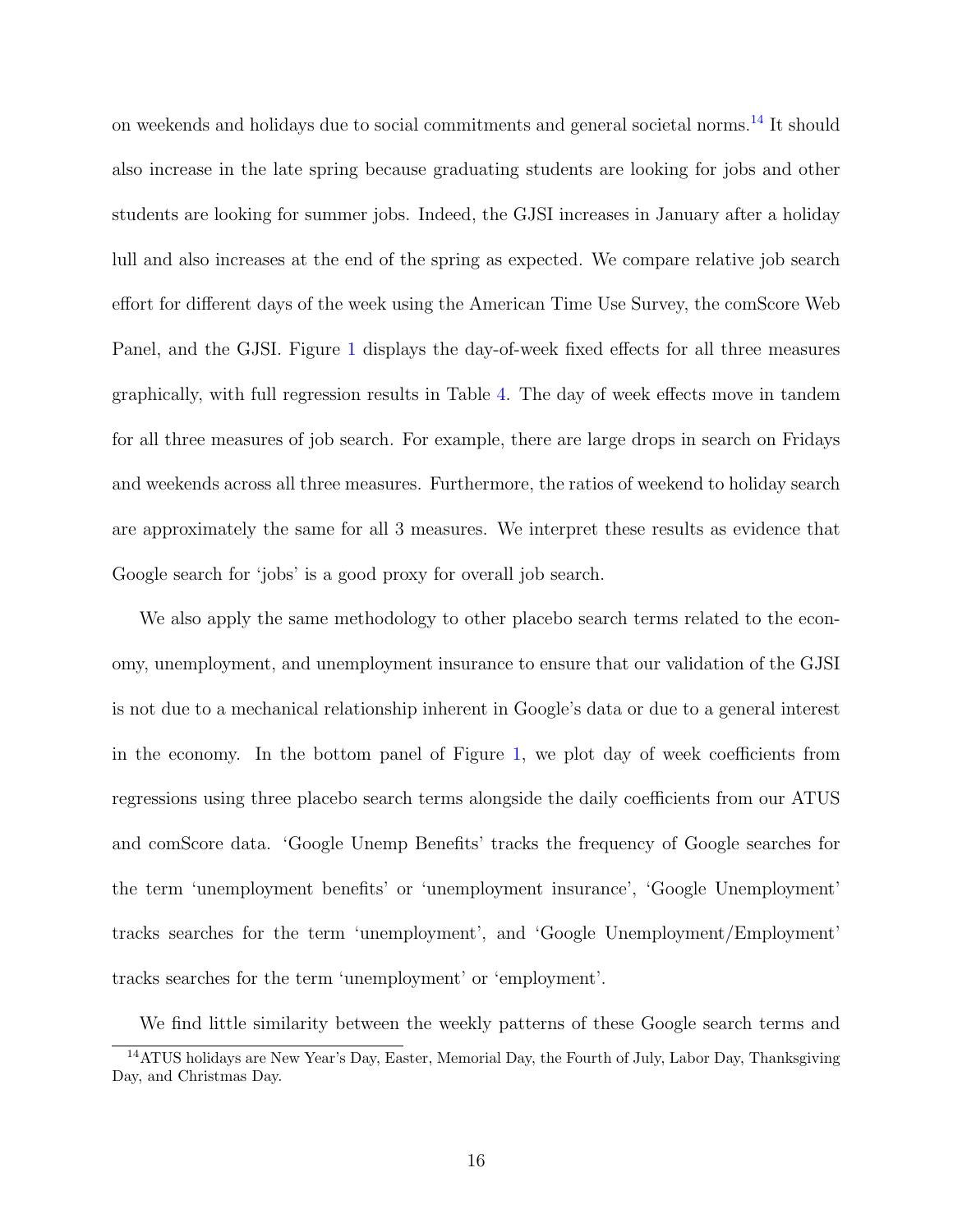the weekly patterns in the ATUS and the comScore web panel. We take this as further confirmation that the link between our GJSI and the amount of job search as measured by other datasets is not due solely to chance or to any mechanical feature of the Google Trends data. Rather, it represents a true link between the amount of job search undertaken in the real world and that observed through Google search behavior.

#### 5.4 The GJSI and Macroeconomic Conditions

If the GJSI is a valid proxy, we would expect that it also follows macroeconomic drivers of job search activity. Table [5](#page-38-0) displays the results of regressions of the GJSI on labor market conditions at a state-month level. While these results are not causal, they all appear to move in the 'expected' direction and have a high degree of predictive power. All columns use logged GJSI as the dependent variable and all variables have been standardized such that the standard deviation is equal to 1. Columns 1-3 show the results of a regression with the state unemployment rate as the independent variable with varying fixed effects. There is a positive correlation between the unemployment rate and the GJSI, with an increase in the unemployment rate of one standard deviation being associated with an increase in the GJSI of approximately 0.65-0.8 standard deviations.

In Column 4, we add the number of initial unemployment benefit claims per capita to our regression. The coefficient on new claims is positive and significant, consistent with higher levels of job search for newly unemployed individuals. Columns 5 and 6 also include the number of final claims for UI per capita. We expect that current job search will be positively correlated with the number of final claims in the following month for two reasons.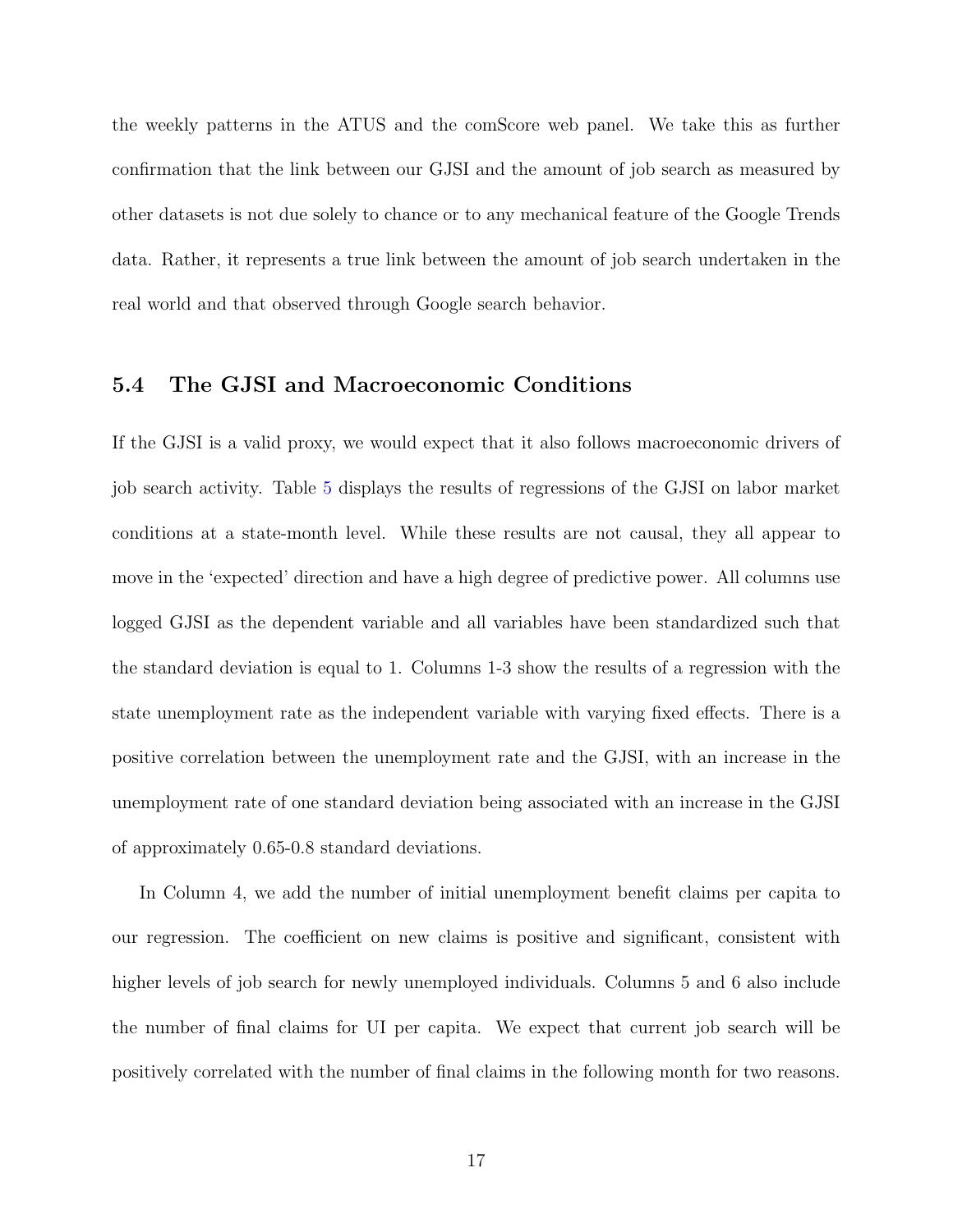First, those who search more in the current month are more likely to find a job and exit the UI system in the following month. Second, recipients whose benefits will be expiring in the following month will most likely search at a higher rate in the current month. Indeed, we find the expected signs for all measures of labor market conditions, though the point estimate becomes insignificantly positive with the inclusion of both state and month fixed effects.

#### 5.5 Inferring Relative Search Intensities from the GJSI

The GJSI is an aggregate measure that is composed of the job search activity of specific subpopulations. Therefore, small changes to the GJSI may mask large changes in the search effort within certain groups. For example, UI policy affects the share of a population which receives UI and also affects the returns to job search for this subpopulation. If job searchers have many weeks of UI benefits, then their returns to job search should be lower. In this section, we describe a procedure for using the GJSI to infer relative search intensities and apply it to measure the relative search intensity of individuals with different weeks left of UI benefits.

Because the GJSI is a non-linear transformation, OLS will not recover meaningful estimates of relative job search intensities. However, since we know the form of the non-linear transformation, we can use a nonlinear least squares (NLLS) procedure to recover estimates of relative job search intensities. This procedure can also be useful for the analysis of other Google Trends series.

In order to use this procedure, we must make two substantive assumptions regarding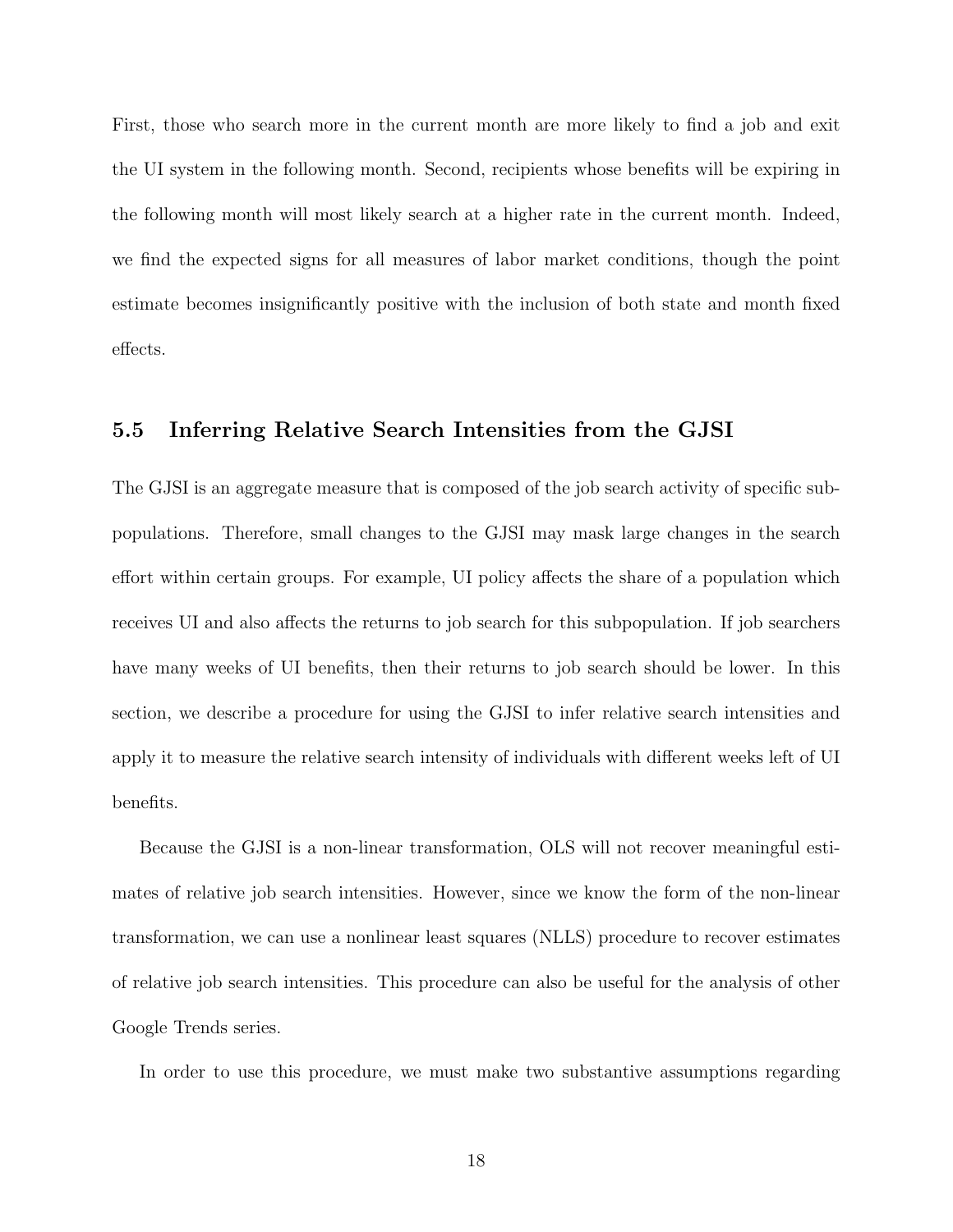search behavior. Below, we discuss these assumptions using an illustrative example. Derivations are available in our online appendix. Suppose that we are interested in the relative job search intensity between two types of job searchers, the employed and the unemployed. The first assumption we make is that the Google search intensity for non-jobs related terms must be equal between the employed and the unemployed. While this assumption is not likely to hold exactly, we think that any differences in overall search behavior by type are dwarfed by differences in job search activity. Our second assumption is that the amount of job search done by different types can be decomposed into a type specific job search intensity level and a time specific fixed effect. Essentially, we stipulate that the ratio of job search between any two types is constant over time, which is an implication of many models of job search.

Using these assumptions, we can write down the following estimating equation:

<span id="page-18-0"></span>
$$
\log JS_{dt} = \beta_{0d} + \beta_{1dt} + \beta_{2t} + \log (\gamma_E N_{Edt} + \gamma_U N_{Udt}) + \epsilon_{dt}
$$
\n(1)

where  $\beta_{0d}$  is an location specific fixed effect,  $\beta_{1dt}$  is a location specific time trend (to account for differential trends in internet usage by location) and  $\beta_{2t}$  are time fixed effects.  $N_{Edt}$ , is the share of employed individuals in the population at time t and  $N_{Udt}$  is the share of unemployed individuals in the population at time t. The ratio  $\frac{\gamma_E}{\gamma_U}$  is the relative job search intensity between these two types of searchers.

We estimate this equation using administrative UI data from the Texas Workforce Commission. We focus on this data rather than a national sample from the Current Population Survey (CPS) because the CPS is too imprecise to measure the distribution of potential benefit duration at a state-month level. On the other hand, because our Texas data includes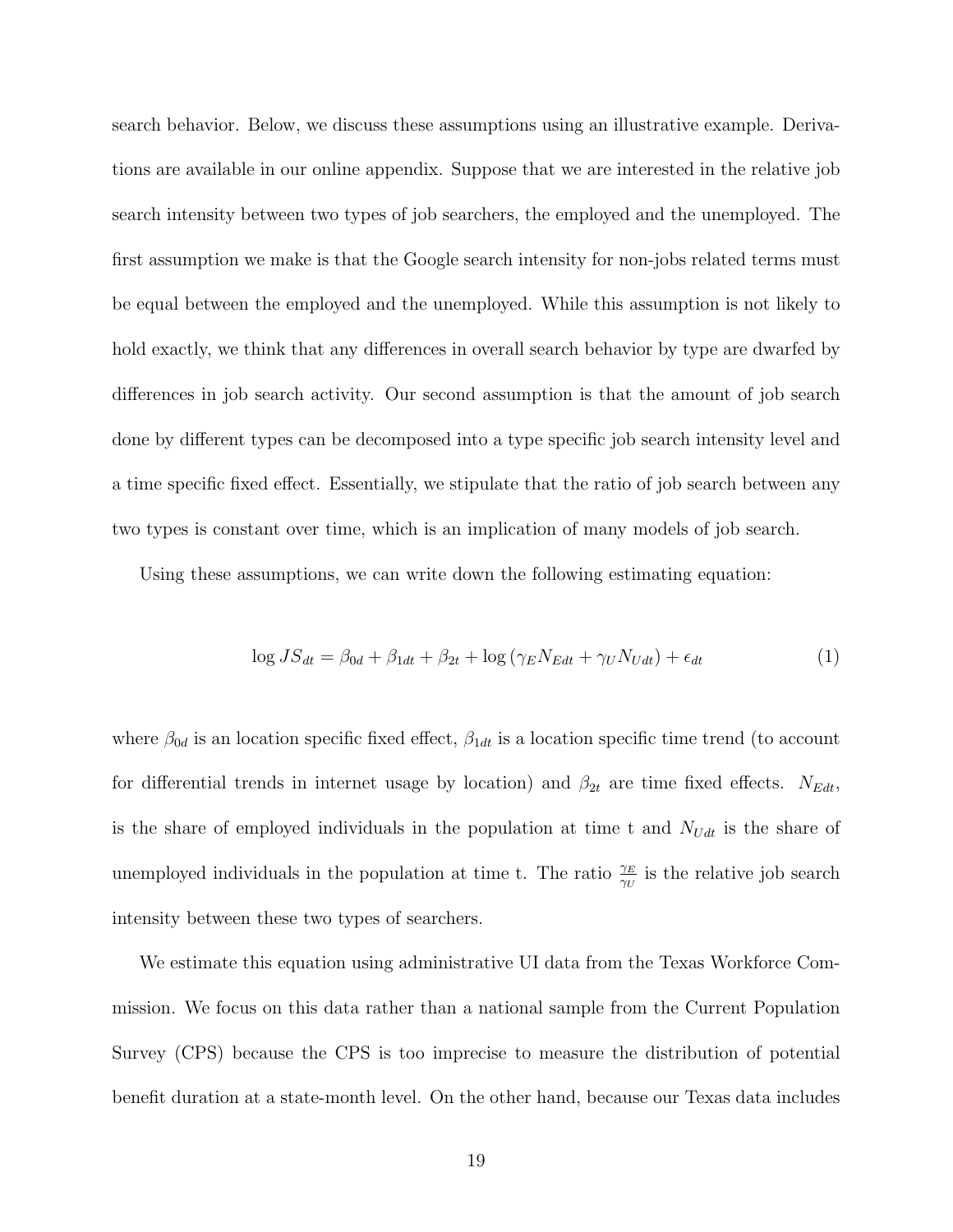all UI recipients in Texas, we can measure how the number of individuals at each level of PBD changes from week to week at a DMA level. We include further details on the Texas data in our online appendix.

An important drawback of using the Texas data is that we lose the cross-state variation in the timing of UI expansions. Therefore, much of the variation in the composition of the unemployed in this data is driven by differential layoff timing across DMAs. Although we include controls for DMA fixed effects and trends, we cannot exclude that differential layoff timing across DMAs is correlated with other shocks to the returns to job search behavior, which will consequently affect our estimates. Therefore, we view our results using Texas data as suggestive and illustrative.

Table [6](#page-39-0) displays estimates from a nonlinear least squares (NLLS) model based on Equation [1](#page-18-0) with three types of job seekers: those on UI, those not on UI and the employed. Column 1 displays the coefficients corresponding to the  $\gamma_i$ 's. The coefficient on the number on UI is approximately 25% smaller than the coefficient on the number of unemployed individuals not on UI. This corroborates empirical results from KM as well as standard models of moral hazard that predict less job search activity among the unemployed who are on UI. Second, the employed search less than one tenth as much as the unemployed.

Next, we test whether individuals with different weeks-left of UI search with different intensities. We use the 'current law' definition of weeks left. Table [6](#page-39-0) column 2 displays coefficients corresponding to search effort by individuals with 0 to 10, 11 to 20, 21 to 30 and 30 or more weeks left. One concern about our specification may be that we do not fully account for the fact that people may search differently when they initially begin UI than when they continue in UI. In column 3, we control for the number of individuals with 5 or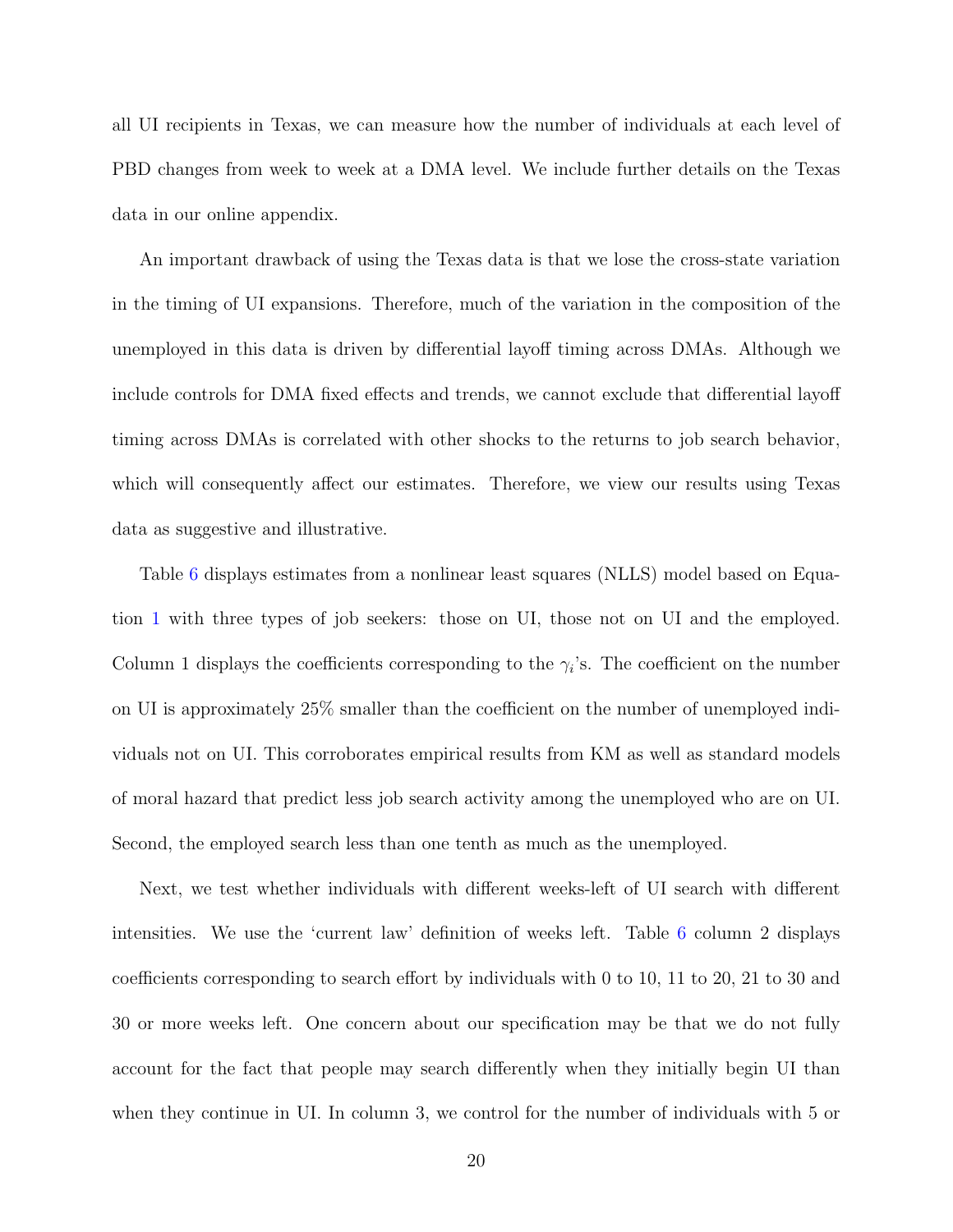fewer weeks on UI without substantively changing our results.

Our results confirm that the GJSI is driven, in part, by heterogeneous search activity across groups. In general, individuals with higher numbers of potential weeks search less than those with few weeks of benefits remaining. Those with fewer than 10 weeks remaining search 66% more than those with 10 - 20 weeks remaining and 108% more than those with more than 30 weeks remaining.

## 6 The Aggregate Effects of UI Expansions on the GJSI

We now test whether the expansions in the potential benefit duration (PBD) of UI affected aggregate job search. We use both PBD shifts that occur due to the changes in the EUC program at the time of legislation as well as those due to hitting state-level unemployment thresholds for increases in PBD. This latter category includes both thresholds set by the new EUC program as well as the previously enacted EB program.

An important consideration for our analysis is the extent to which individuals can anticipate increases in PBD. If some individuals did anticipate the imminent expansion in UI benefits (i.e. the perceived probability of expansion went from somewhere above 0% to 100% instead of from 0% to 100%), our estimates represent lower bounds on the true effects of expansions on search. There are several reasons, however, why these increases were unlikely to be expected by unemployed individuals. First, expansions were often politically contentious and it was uncertain whether they would be passed or in what exact form. Second, some of the expansions came at predetermined thresholds of unemployment rates by state. Such expansions would be unpredictable at a high-frequency level because it is hard to predict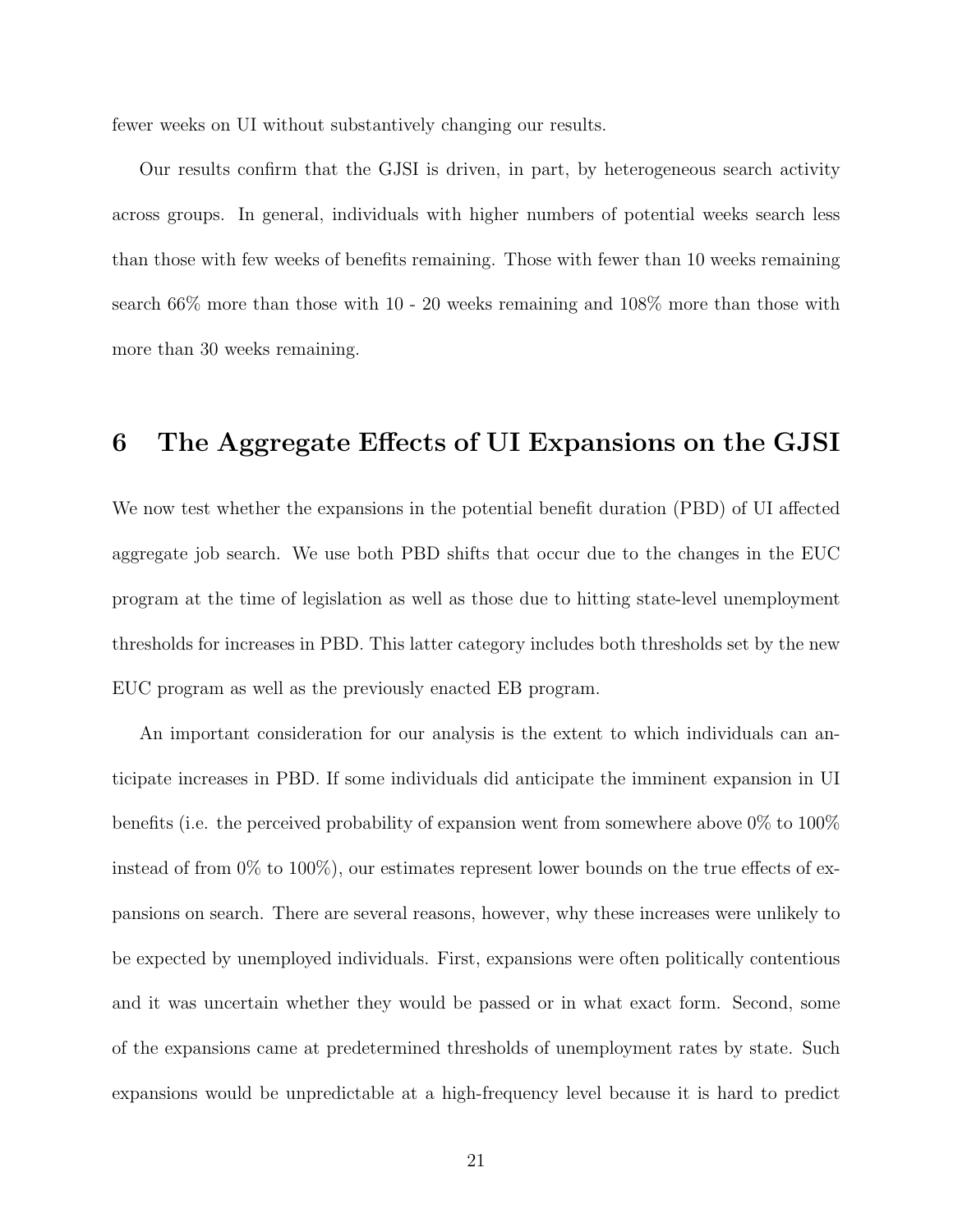short-run unemployment rate changes. As evidence, we look at media articles regarding benefits around the time of new legislation to see whether the media anticipated these changes. Figure [3](#page-32-0) displays counts of newspaper articles in Texas about the EUC or EB system for the 15 days before and 15 days following each expansion or extension. The increase in coverage only begins 2 days before the policy change. This gives us confidence that individuals were not exposed to much information about changes to UI benefits until the time immediately preceding those changes.

Our data for this exercise comes from the Current Population Survey (CPS). We follow [Rothstein](#page-29-0) [\(2011\)](#page-29-0) in constructing a panel of individuals on unemployment insurance across states, using repeated survey observations and data on job loss reasons to determine the lengths of UI spells and eligibility for UI. The identification comes from cross-state variation in the timing of UI policy changes. Different states crossed the EUC and EB thresholds at different times, enacted idiosyncratic legislation, or were differentially affected by federal changes to UI. This variation in timing results in different potential benefit durations across states during a given time period.

<span id="page-21-0"></span>Our baseline specification is:

$$
\log GJSI_{st} = \alpha PBD_{st} + \beta_1 U_{st} + \beta_2 U_{st}^2 +
$$
  

$$
\sum_{m} (\kappa_{1m}t + \kappa_{2m}t^2) * 1(m = s) + \gamma_t + \gamma_s + \epsilon_{st}
$$
 (2)

where  $PBD_{st}$  is a measure of the potential weeks of UI for a newly unemployed individual on month t in state s.  $U_{st}$  is the state level unemployment rate.  $\kappa_{im}$  are state specific linear and quadratic trends.  $\gamma_t$  and  $\gamma_s$  are year-month and state fixed effects, respectively. Table [7](#page-40-0)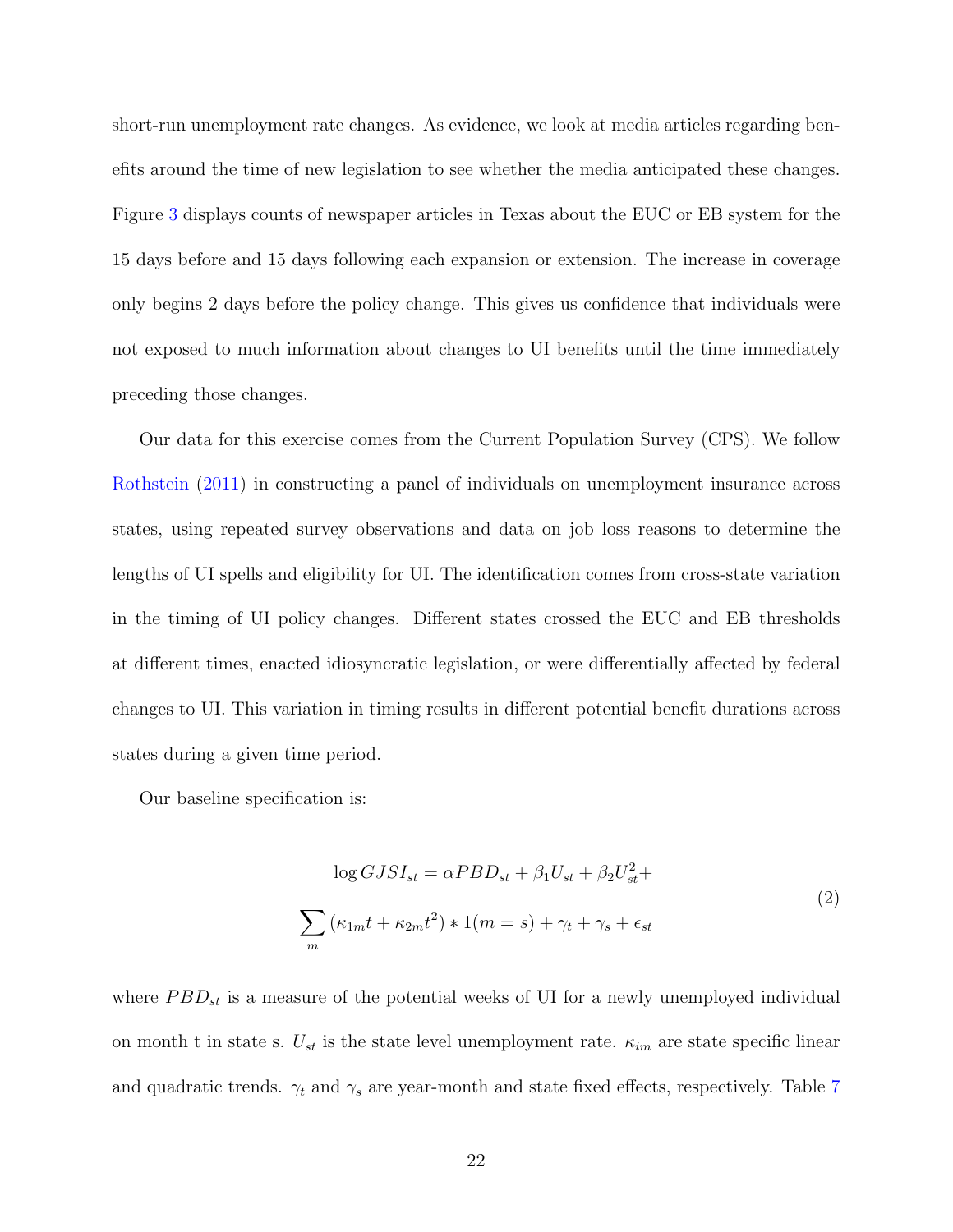displays estimates of the above specification using data from January 2005 through December of 2014. The main coefficient of interest in the above equation is  $\alpha$ , which represents the effect of the PBD on job search activity. Our estimate of  $\alpha$  is negative and statistically significant across all specifications. The coefficient in our preferred specification (4), which includes controls for both state labor market conditions and state-specific trends, implies that an increase of 10 weeks in UI benefits results in a 2.1% drop in aggregate job search in the state.

Columns (6) and (7) split the sample into two time periods: 2005-2011 and 2012-2014. Prior to 2011, most of the variation in potential benefit duration came from variation in how fast states' potential benefit duration increased alongside unemployment rates and increases in the generosity of the UI system. Starting in 2012, regulatory changes and declines in the unemployment rate across states began to drive potential benefit duration downwards. We find that in both periods, higher levels of potential benefit duration tended to be associated with lower job search, but this relationship is stronger in the earlier period. The difference between the two time periods may be driven by the fact that there was more media attention surrounding the unemployment insurance system in the earlier period, or because there were more UI recipients close to expiration when the economy was worse during the Great Recession.

Table A2 in our online appendix includes additional results where we replace the potential benefit duration with a post-expansion indicator which equals 1 in the month following an expansion of UI benefits. The coefficient on post expansion is not significantly different than zero in all specifications. We view this as further evidence that there was no large change in job search due to the UI expansions.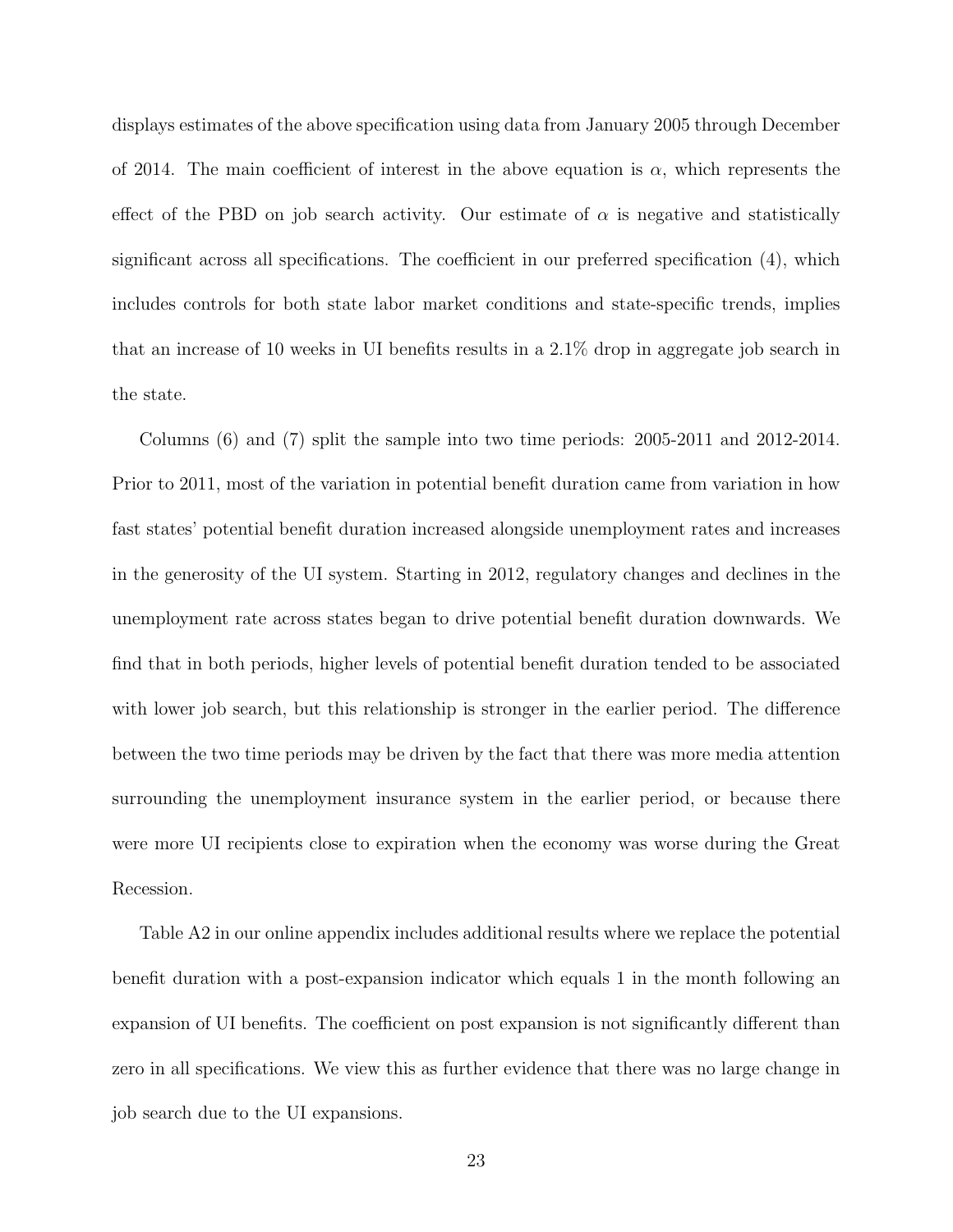#### 6.1 Event Study Evidence Regarding Dynamic Responses to UI

In this section we study how job search changes in response to large changes in PBD. We use both the increases in PBD due to state crossings of EUC and EB unemployment rate triggers and the drops in PBD in the subsequent periods (due to both state and federal decisions). We do this for several reasons. First, large changes in PBD may be more salient to the unemployed. Second, at least some of these large changes were probably unanticipated by job-seekers and are therefore less likely to suffer from the attenuation bias caused by jobseeker expectations regarding UI policy. Lastly, the dynamic response to a UI policy change is itself interesting.

We first focus on large increases in PBD during the Great Recession. Our empirical strategy uses the event study methodology of [Marinescu](#page-28-2) [\(2015\)](#page-28-2). To execute the event study, we identify the largest PBD increases that were not concurrent with the passage of legislation regarding UI by Congress.[15](#page-0-0) These increases added between 13 and 26 weeks to the PBD of those eligible for UI in a state. In each case, we consider up to 4 months before and after the change. If a change in UI occurred in the 4 months prior to the biggest change, then we exclude observations including and before the month of the prior change. Similarly, if a change in UI occurred after the largest change, then we exclude the month of the subsequent change and the months after the change. Consequently, our sample does not represent a balanced panel.

We estimate two specifications using the sample of large jumps: a before and after analysis and a difference in difference specification with control states that did not experience jumps

<sup>&</sup>lt;sup>15</sup>In cases where there are multiple jumps of the same size in a state, we use the first.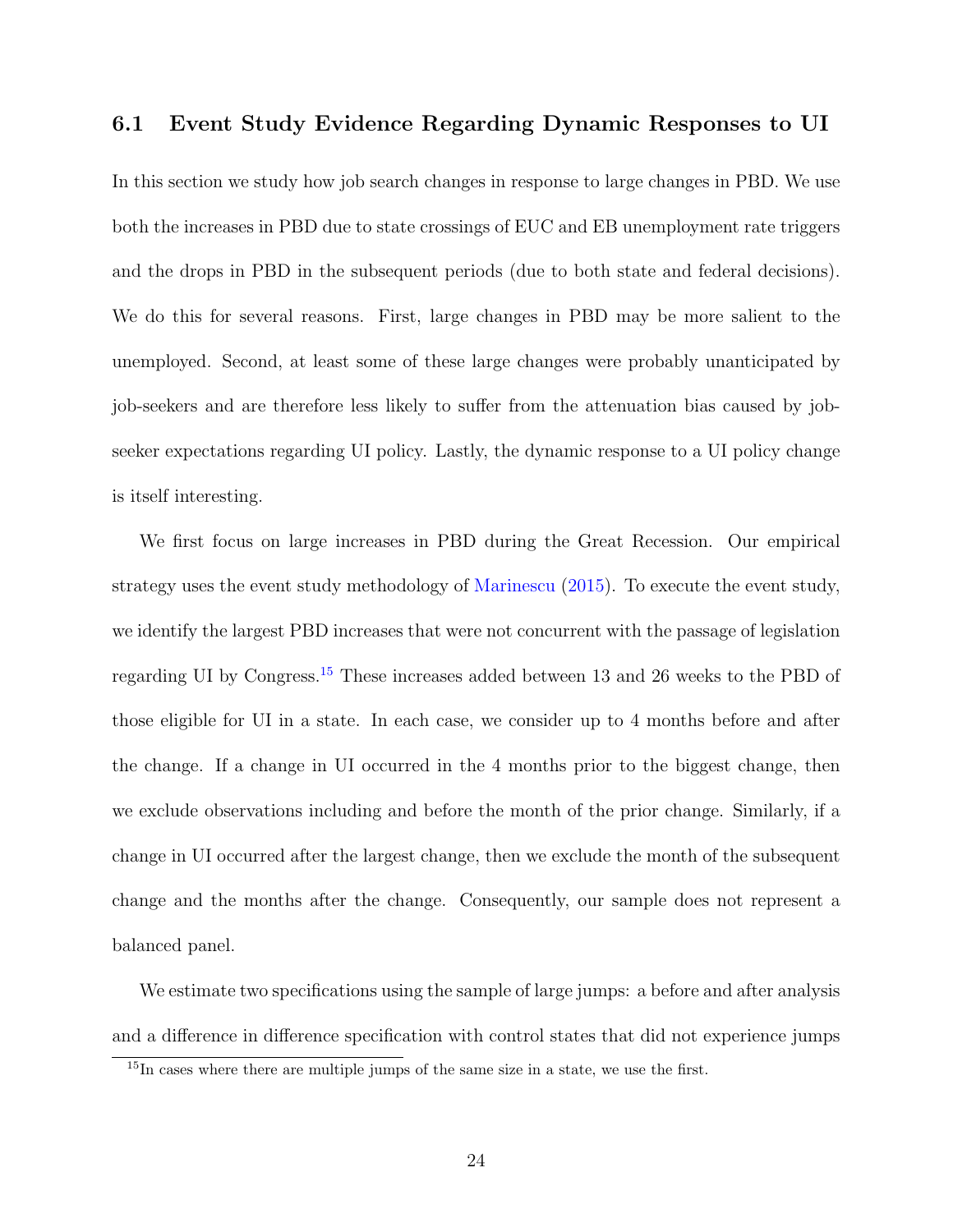during the same time period. The estimating equation for the before and after analysis is:

$$
\log GJSI_{st} = \beta_{st}^i + \gamma_s + \epsilon_{st} \tag{3}
$$

where  $\beta_{st}^{i}$  is an indicator variable for whether state s experienced a change in PBD i months before and  $\gamma_s$  is a state fixed effect.

This simple before and after analysis is potentially corrupted by state specific changes in other labor market conditions or in Google search usage in general, which may occur concurrently with changes in UI. To account for time trends, we find control states for each identified jump which do not experience a jump in the same time period. If a 'control' state experiences a jump in potential weeks left before the 'treatment' state, we only keep observations for the 'control' after that occur after that jump. Similarly, if a 'control' state experiences a jump in potential weeks left after the 'treatment' state, we only keep observations for the 'control' that occur before that jump. Our difference in difference specification is as follows:

$$
\log GJSI_{stj} = \beta_{st}^i + \gamma_t + \gamma_{sj} + \epsilon_{stj}
$$
\n<sup>(4)</sup>

Where  $\gamma_t$  is a year-month fixed effect and  $\gamma_{sj}$  is a state-by-jump fixed effect.<sup>[16](#page-0-0)</sup>

Table [8](#page-41-0) columns (1) and (2) show the results from these regressions. In both specifications, the coefficients on the impulse coefficients before and after the increase are less than 3% in absolute value and statistically insignificant.

We also estimate a version of our panel specification, described in Equation [2,](#page-21-0) where the coefficient on PBD is replaced with impulse coefficients surrounding increases of at least

<sup>&</sup>lt;sup>16</sup>Some state-month observations may appear multiple times as controls for different jumps.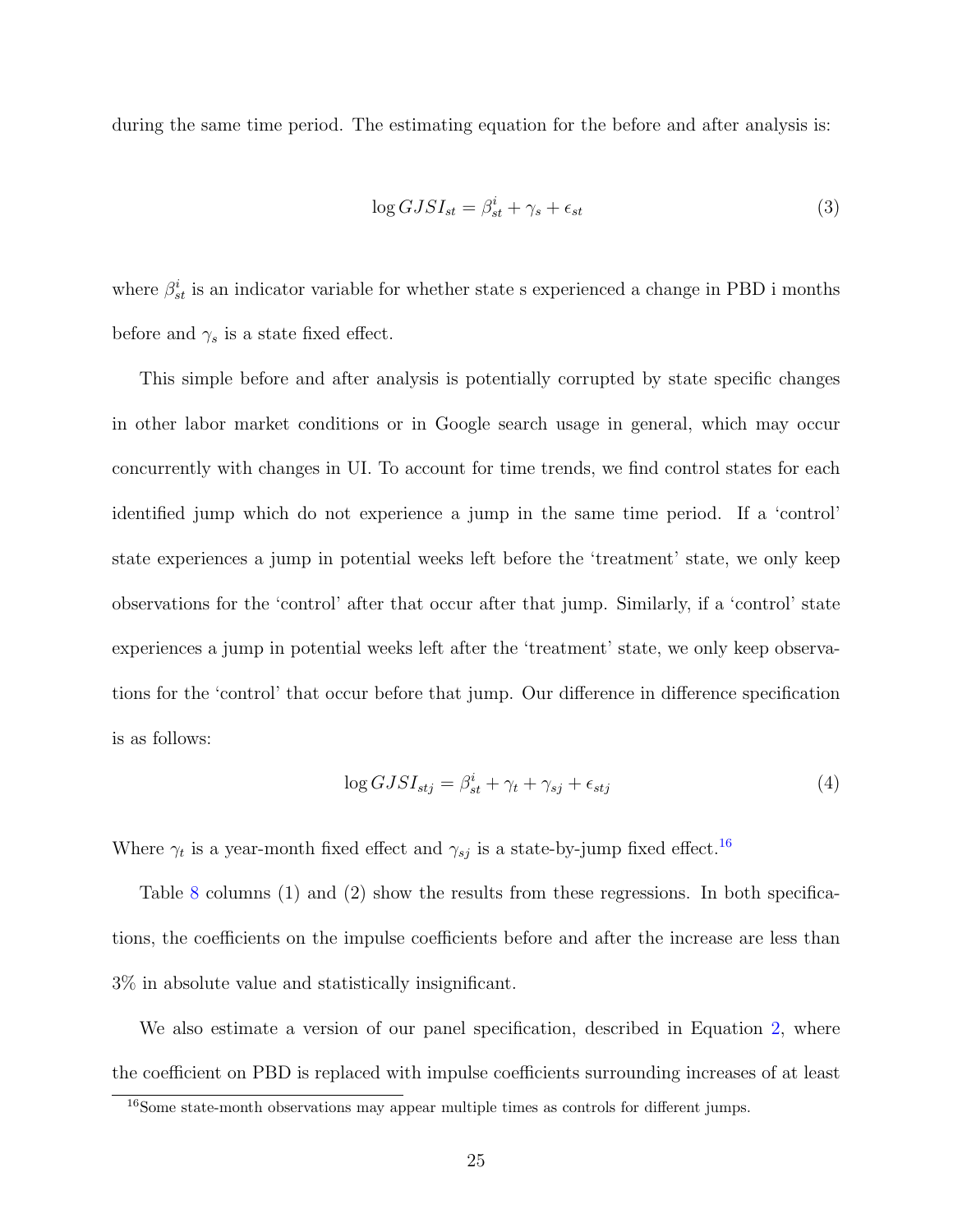13 weeks.[17](#page-0-0) The top panel of figure [4](#page-33-0) and column (3) of Table [8](#page-41-0) display estimates of this specification. These estimates are small, statistically insignificant, and robust to the inclusion of time trends and additional controls.

Next we consider the response of job search to drops in PBD that occurred after 2011. Our first specification focuses on the decreases in PBD caused by the failure of Congress to renew EUC in December 2013 (see [Hagedorn et al.](#page-28-7) [\(2015\)](#page-28-7) for more information regarding this change). This change caused differential drops in PBD across states at the same time. We exploit this variation by splitting our states into those whose PBD dropped by more than 24 weeks and those whose PBD dropped by less than 24 weeks. We then interact each impulse with an indicator for whether the state experienced a large drop. If there was a large search effort response to PBD then we would expect searchers in states with larger drops to search more after the drop. The coefficients on the interaction terms in this regression are displayed in column (4) of Table [8.](#page-41-0) Once again, none of our estimates are large or statistically significant. If anything, there was a decrease in job search following bigger drops.

Lastly, the bottom panel of Figure [4](#page-33-0) displays the coefficients using the panel specification but only using the sample after 2011 and focusing on drops in PBD of at least 7 weeks.<sup>[18](#page-0-0)</sup> This specification once again yields non-significant coefficients in the post-drop period. In conclusion, our event study methodology fails to find evidence of large job search responses to changes in potential benefit durations in the period between 2004 and 2014.

 $17$ For this specification, a given state and time observation can take on multiple values of the impulse if, for example, it lies within 4 months of two separate increases in PBD. We limit the sample to the time period before 2012 to exclude a time period with multiple drops in UI benefits.

<sup>&</sup>lt;sup>18</sup>Several of these drops were caused by individual state decisions to reduce the PBD of regular weekly benefits.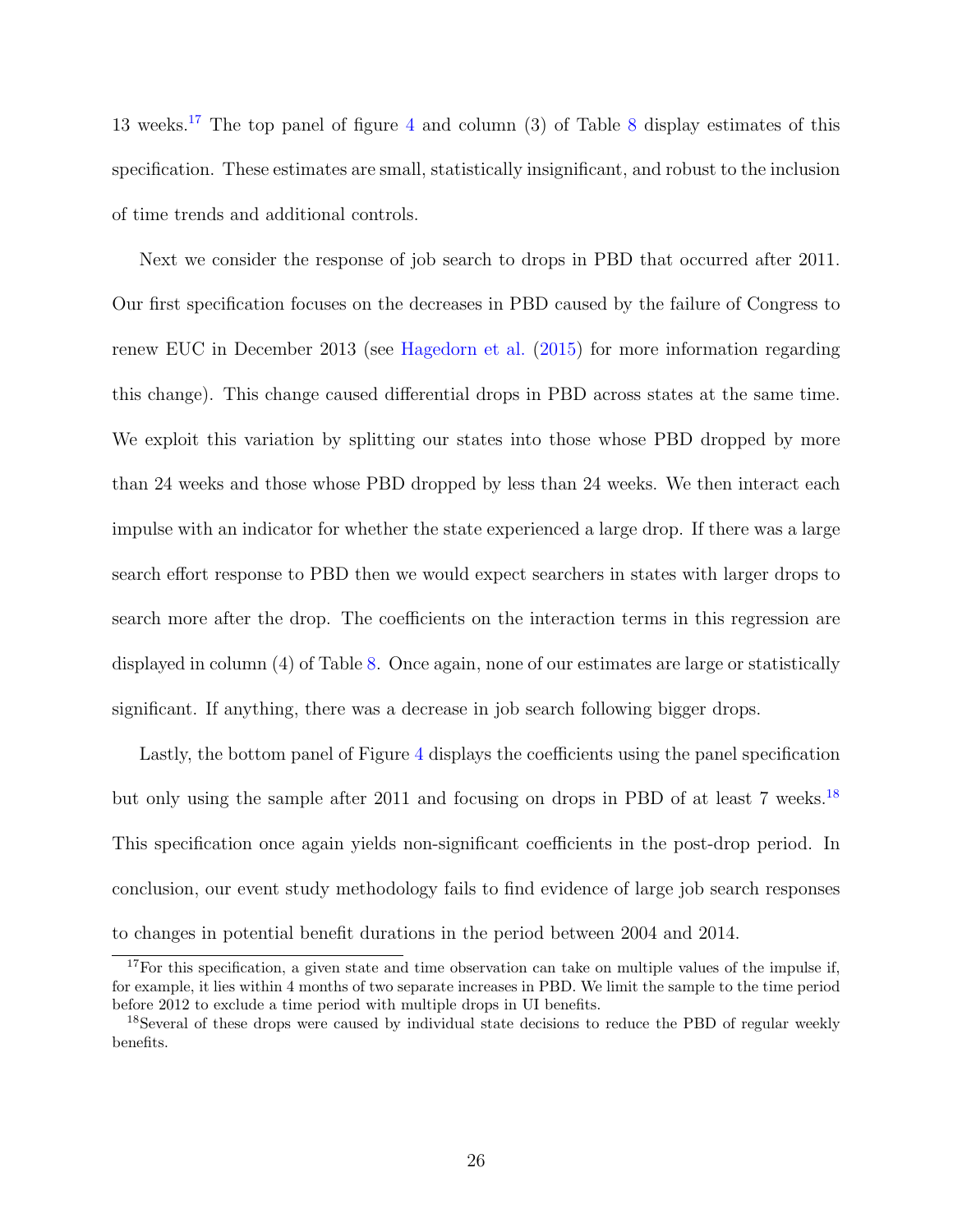## 7 Discussion

We develop the Google Job Search Index (GJSI), a new measure of job search from Google search data. We benchmark the GJSI to a number of alternate measures of job search activity and find that it is a good measure of aggregate job search activity. We argue that the GJSI is a useful complement to existing measures of labor market condition. First, it is freely available and allows researchers and policy-makers to measure the effects of policies in real time. Second, it is available at a higher geo-temporal resolution than existing measures of job search. Lastly, it suffers from less sampling bias than survey evidence.

We use the GJSI to study how job search responded to the changes in unemployment insurance policy in the period between 2005 and 2014. We find that job search does respond to the potential benefit duration (PBD) of unemployment insurance. However, this job search response is small. To see this, consider that our largest estimate suggests that a 10 week increase in PBD results in a 3.3% decrease in aggregate job search. During October of 2009, the unemployment rate was approximately 10% and the share of those eligible for UI was approximately half of that number. Furthermore, according to the American Time Use Survey (Table A3 in the online appendix), the unemployed are responsible for approximately two-thirds of all job search. If we assert that the entirety of the decline in aggregate search was driven by those eligible for UI, our estimates imply that a 10 week increase in PBD caused eligible UI recipients to decrease job search by 10%.

Finally, we conduct an event study and similarly fail to find large aggregate job search responses in response to changes in UI policy. We conclude that expansions in the UI system during the Great Recession had only minor effects through drops in job search.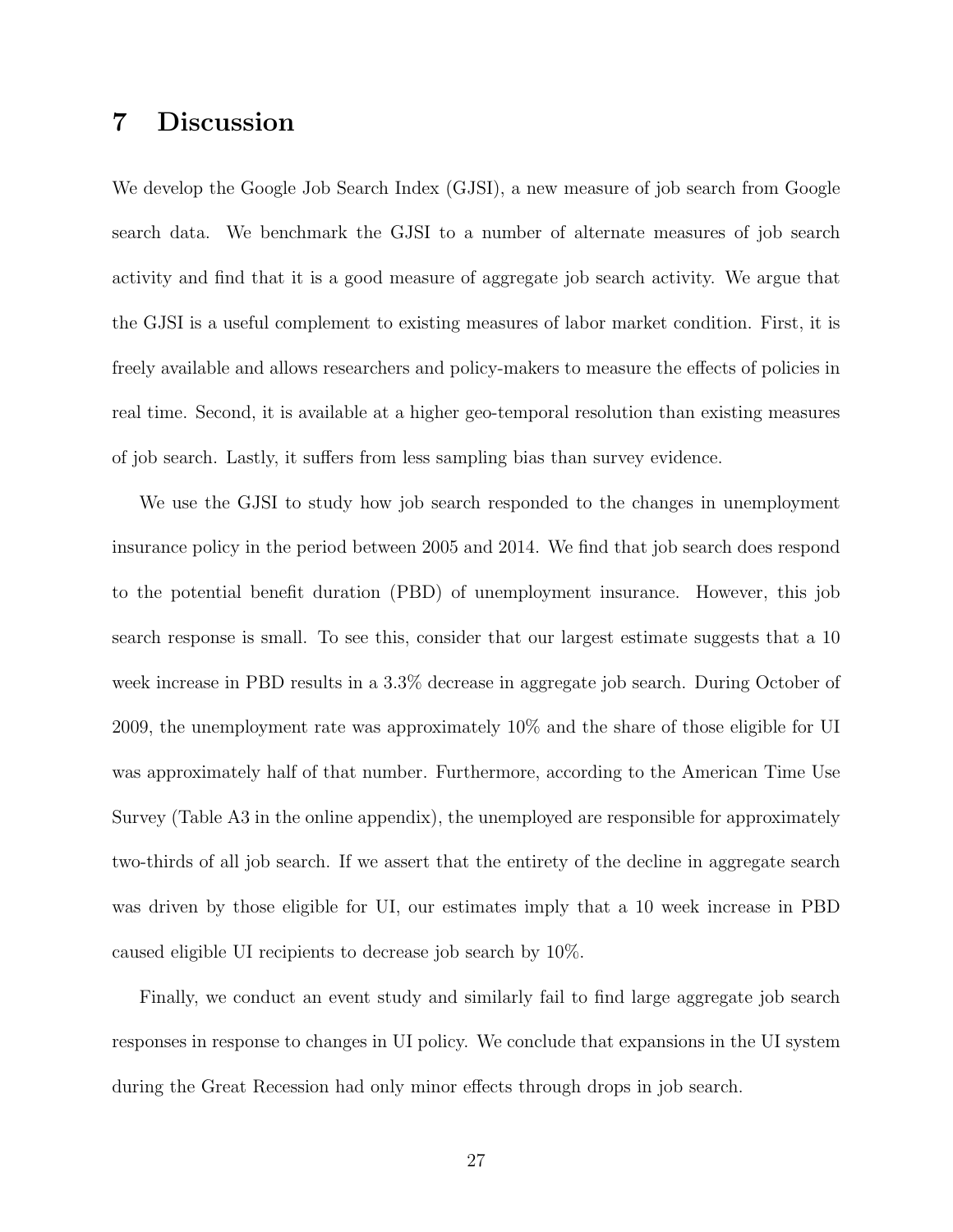## References

- <span id="page-27-7"></span>Arola, Concha and Enrique Galan, "Tracking the Future on the Web: Construction of Leading Indicators using Internet Searches," 2012.
- <span id="page-27-6"></span>Askitas, Nikos and Klaus F. Zimmermann, "Google Econometrics and Unemployment Forecasting," 2010.
- <span id="page-27-3"></span>Card, David, Raj Chetty, and Andrea Weber, "The Spike at Benefit Exhaustion: Leaving the Unemployment System or Starting a New Job?," American Economic Review, 2007, 97 (2), 113–118.
- <span id="page-27-1"></span>Choi, Hyonyoung and Hal Varian, "Predicting Initial Claims for Unemployment Benefits," Google Technical Report, 2009.
- <span id="page-27-8"></span><span id="page-27-2"></span>and  $\Box$ , "Predicting the Present with Google Trends," *Google Technical Report*, 2013.
- Da, Zhi, Joseph Engelberg, and Pengjie Gao, "In Search of Attention.," Journal of Finance, 2011.
- <span id="page-27-4"></span>D'Amuri, Francesco and Juri Marcucci, "Economic Effects of the Unemployment Insurance Benefit.," Federal Reserve Mimeo, 2009.
- <span id="page-27-0"></span>Farber, Henry S. and Robert G. Valletta, "Do Extended Unemployment Benefits Lengthen Unemployment Spells? Evidence from Recent Cycles in the U.S. Labor Market," Working Paper 19048, National Bureau of Economic Research May 2013.
- <span id="page-27-5"></span>Fondeur, Yannick and Frederic Karameé, "Can Google Data Help Now or Forecasting French Unemployment," 2011.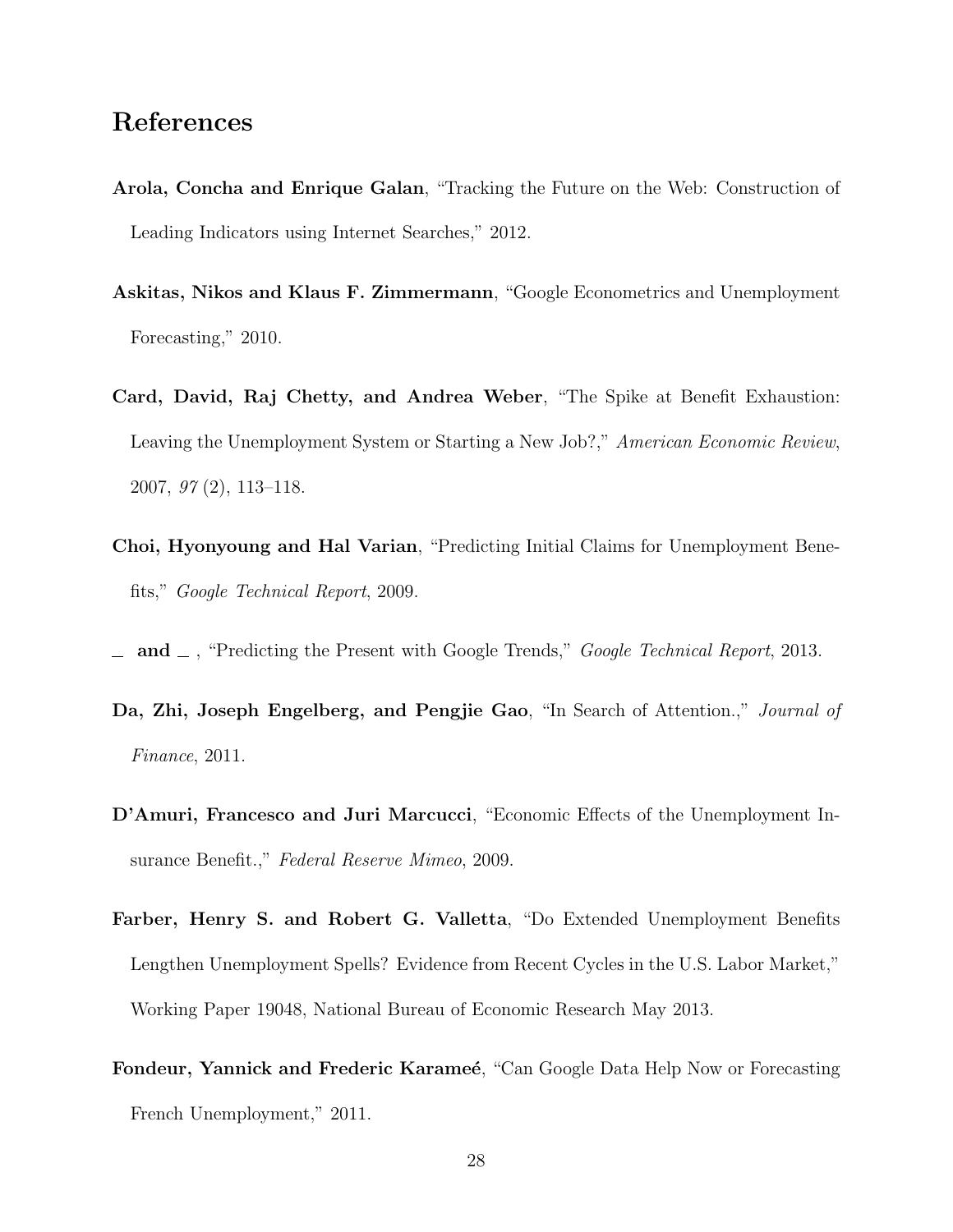- <span id="page-28-7"></span>Hagedorn, Marcus, Iourii Manovskii, and Kurt Mitman, "The Impact of Unemployment Benefit Extensions on Employment: The 2014 Employment Miracle?," Working Paper 20884, National Bureau of Economic Research January 2015.
- <span id="page-28-6"></span>Kroft, Kory and Devin Pope, "Does Online Search Crowd-out Traditional Search and Improve Matching Efficiency? Evidence from Craigslist.," Journal of Labor Economics, 2011.
- <span id="page-28-4"></span>Krueger, Alan B. and Andreas Mueller, "Job Search and Unemployment Insurance: New Evidence from Time Use Data.," Journal of Public Economics, 2010.
- <span id="page-28-5"></span>and  $\Box$ , "Job Search, Emotional Well-Being and Job Finding in a Period of Mass Unemployment: Evidence from High-, Frequency Longitudinal Data.," Brookings Papers on Economic Activity, Vol.  $42(1)$ , 2011, pp. 1–81.
- <span id="page-28-3"></span>Kudlyak, Marianna, Damba Lkhagvasuren, and Roman. Sysuyev, "Systematic Job Search: New Evidence from Individual Job Application Data.," FRB Richmond Working Paper, 2013.
- <span id="page-28-1"></span>Lachowska, Marta, Merve Meral, and Stephen A. Woodbury, "The Effects of Eliminating the Work Search Requirement on Job Match Quality and Other Long-Term Employment Outcomes," Washington, D.C.: Department of Labor., 2015.
- <span id="page-28-0"></span>Landais, Camille, Pascal Michaillat, and Emmanuel Saez, "A Macroeconomic Theory of Optimal Unemployment Insurance," Working Paper, 2015.
- <span id="page-28-2"></span>Marinescu, Ioana, "The General Equilibrium Impacts of Unemployment Insurance: Evidence from a Large Online Job Board," University of Chicago Mimeo, 2015.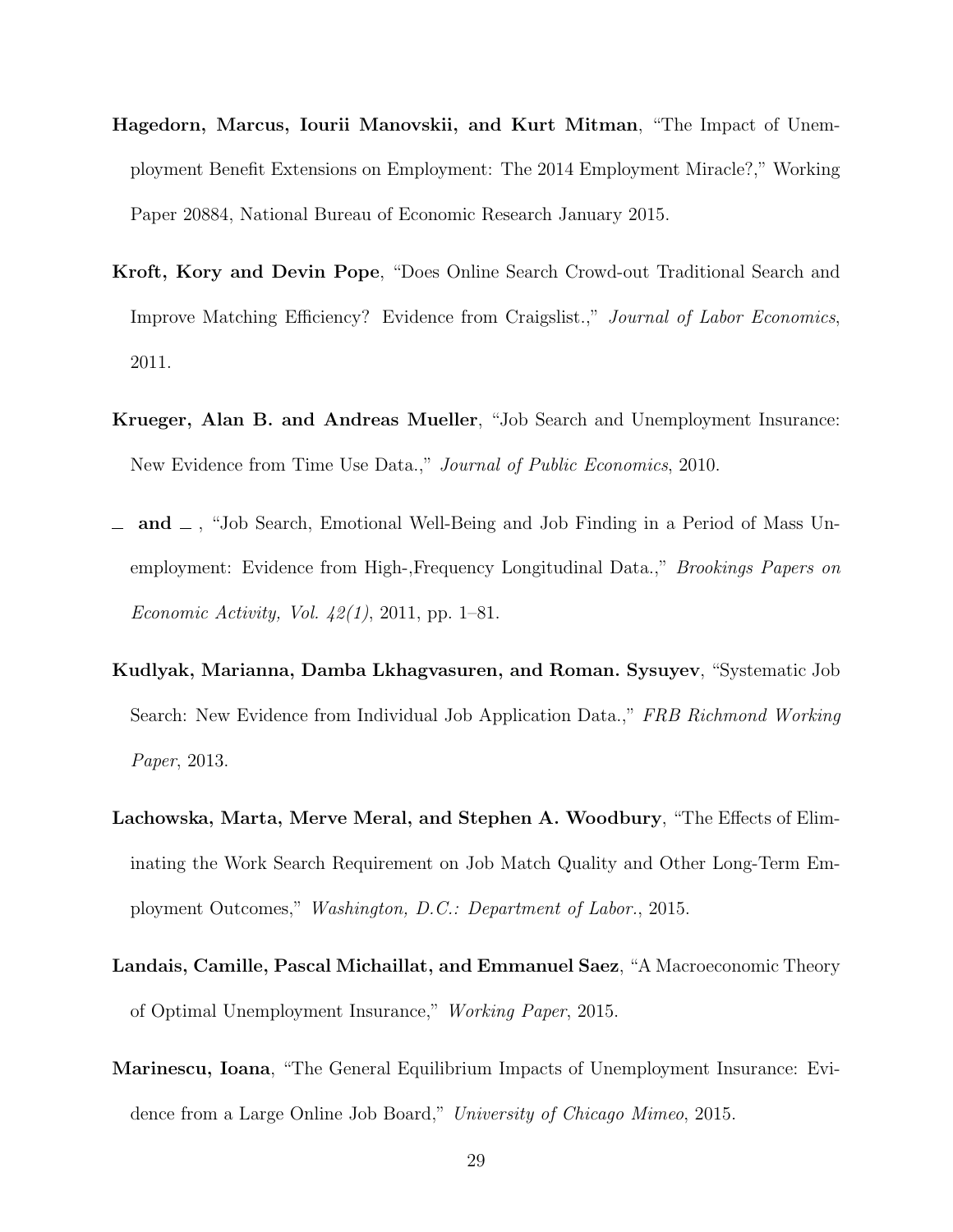- <span id="page-29-3"></span>Preis, Tobias and Helen Susannah Moat, "Adaptive nowcasting of influenza outbreaks using Google searches," Royal Society Open Science, 2014.
- <span id="page-29-0"></span>Rothstein, Jesse, "Unemployment Insurance and Job Search in the Great Recession.," Brookings Papers on Economic Activity, Economic Studies Program, 2011.
- <span id="page-29-1"></span>Schmieder, Johannes F., Till von Wachter, and Stefan Bender, "The Longterm Effects of UI Extensions on Employment.," American Economic Review: Papers and Proceedings, 2012.
- <span id="page-29-5"></span>Scott, Steven L. and Hal Varian, "Bayesian Variable Selection for Nowcasting Economic Time Series," NBER Chapters, in: Economics of Digitization National of Economic Research, Inc., 2013.
- <span id="page-29-4"></span>Stephens-Davidowitz, Seth, "The Cost of Racial Animus on a Black Presidential Candidate: Evidence Using Google Search Data.," Working Paper, 2013.
- <span id="page-29-6"></span>Stevenson, Betsey, "The Internet and Job Search.," Studies of Labor Market Intermediation, 2009.
- <span id="page-29-2"></span>Vlastakis, Nikolaos and Raphael N. Markellos, "Information demand and stock market volatility.," Journal of Banking & Finance, June 2012, 36 (6),  $1808 - 1821$ .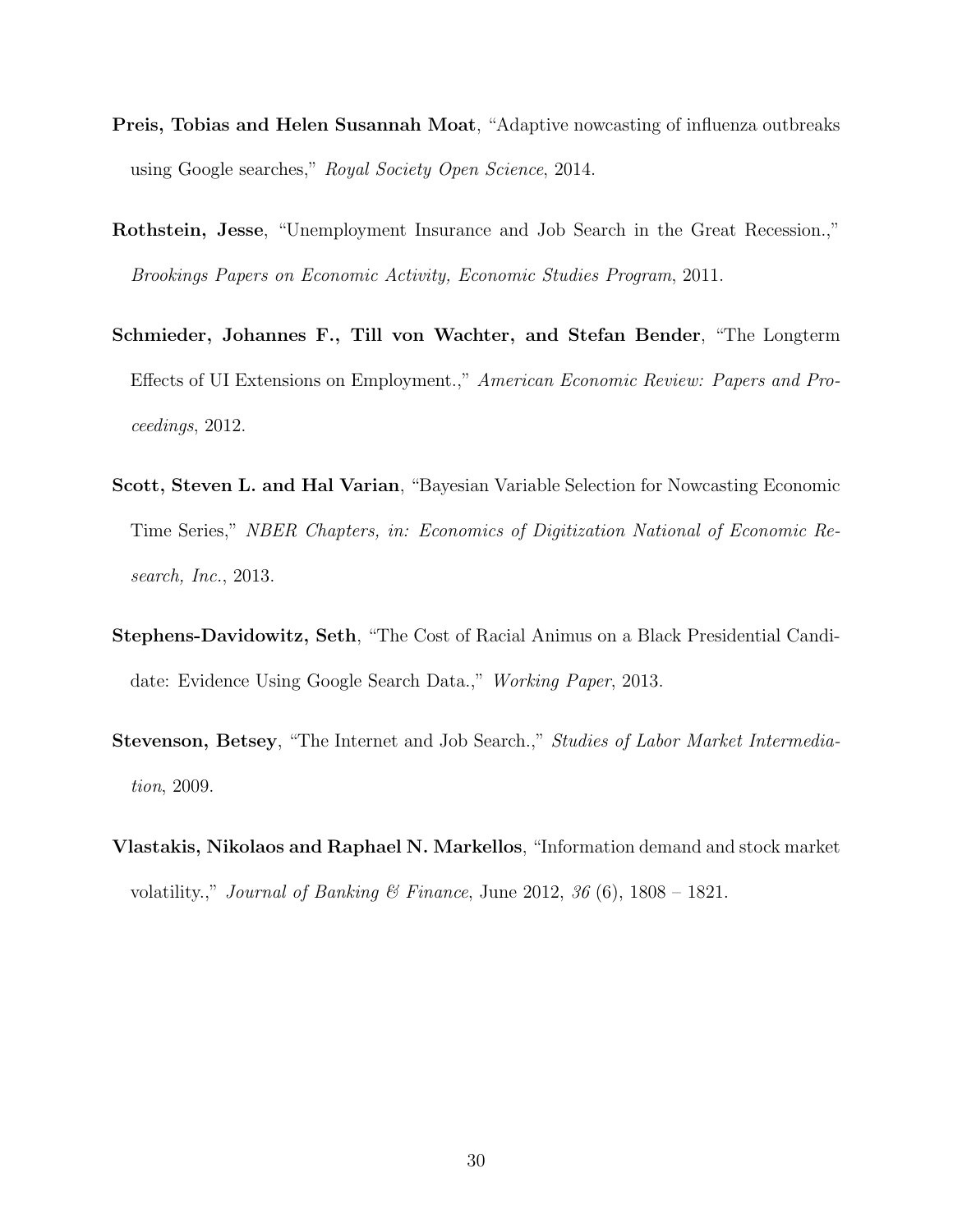<span id="page-30-0"></span>

Figure 1: Day of Week Fixed Effects and Placebo Test

Notes: Panels show coefficients and standard error bands from separate regressions. Each regresses a measure of job search or Google search index on day-of-week dummies and relevant geographic and seasonal fixed effects. ATUS represents coefficients derived from data from the American Time Use Survey from 2003-2010. ComScore represents coefficients derived from data from a sample of the comScore Web Panel in 2007. Google Index represents coefficients derived from data from the Google Job Search Index from 2004- 2013. 'Google Unemp Benefits' tracks the frequency of Google searches for the term 'unemployment benefits' or 'unemployment insurance', 'Google Unemployment' tracks searches for the term 'unemployment', and 'Google Unemployment/Employment' tracks searches for the term 'unemployment' or 'employment'.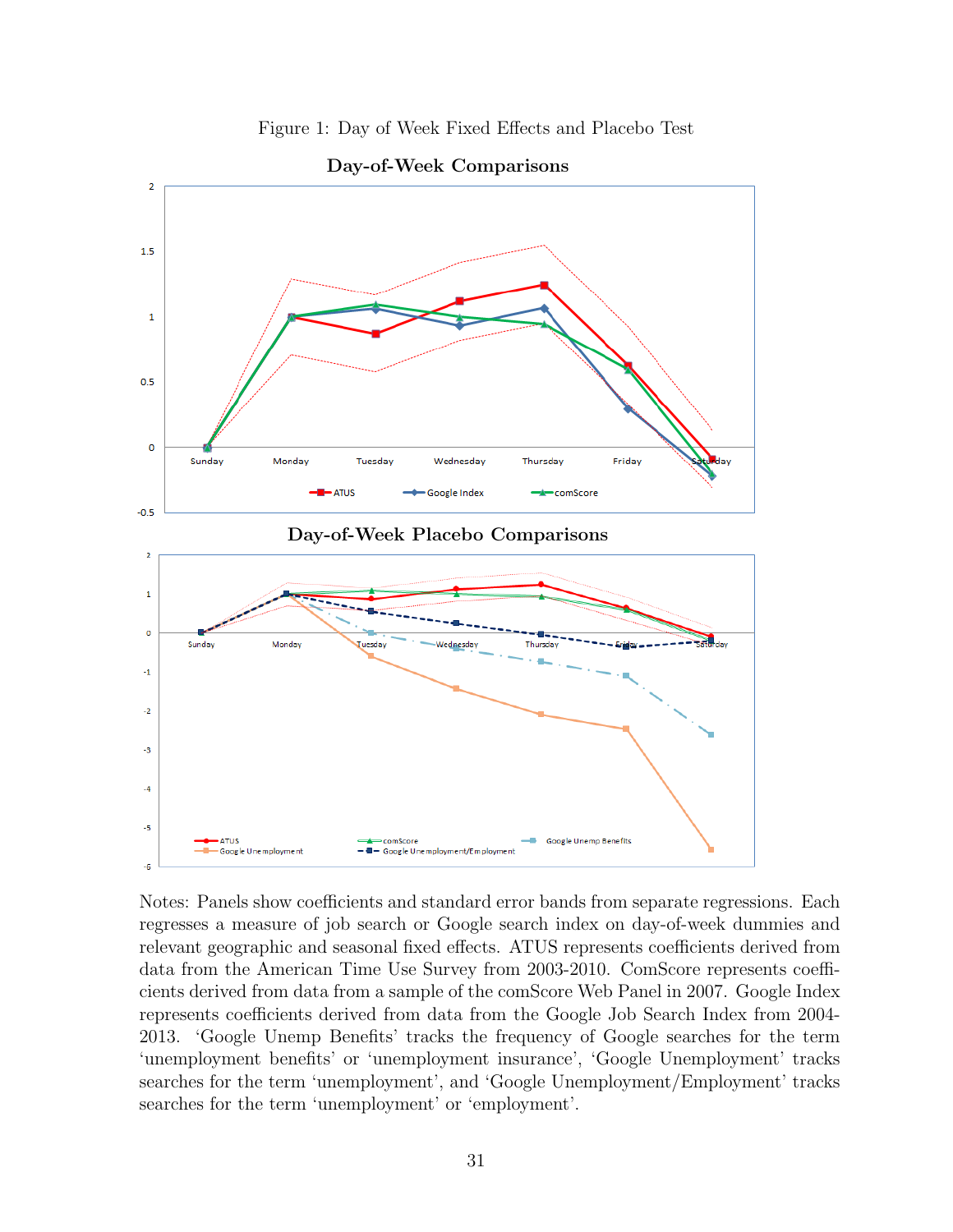

Figure 2: Average Weeks Left by Type

Notes: This figure shows the average number of weeks the population of UI recipients are eligible for. 'Current Pol' refers to an assumption that the current UI policy, as of the listed week, is continued for all time. 'Current Law' refers to an assumption that the current UI law, as of the listed week, will be obeyed, meaning many of the extended benefits will expire in the future. Data covers all UI recipients in Texas.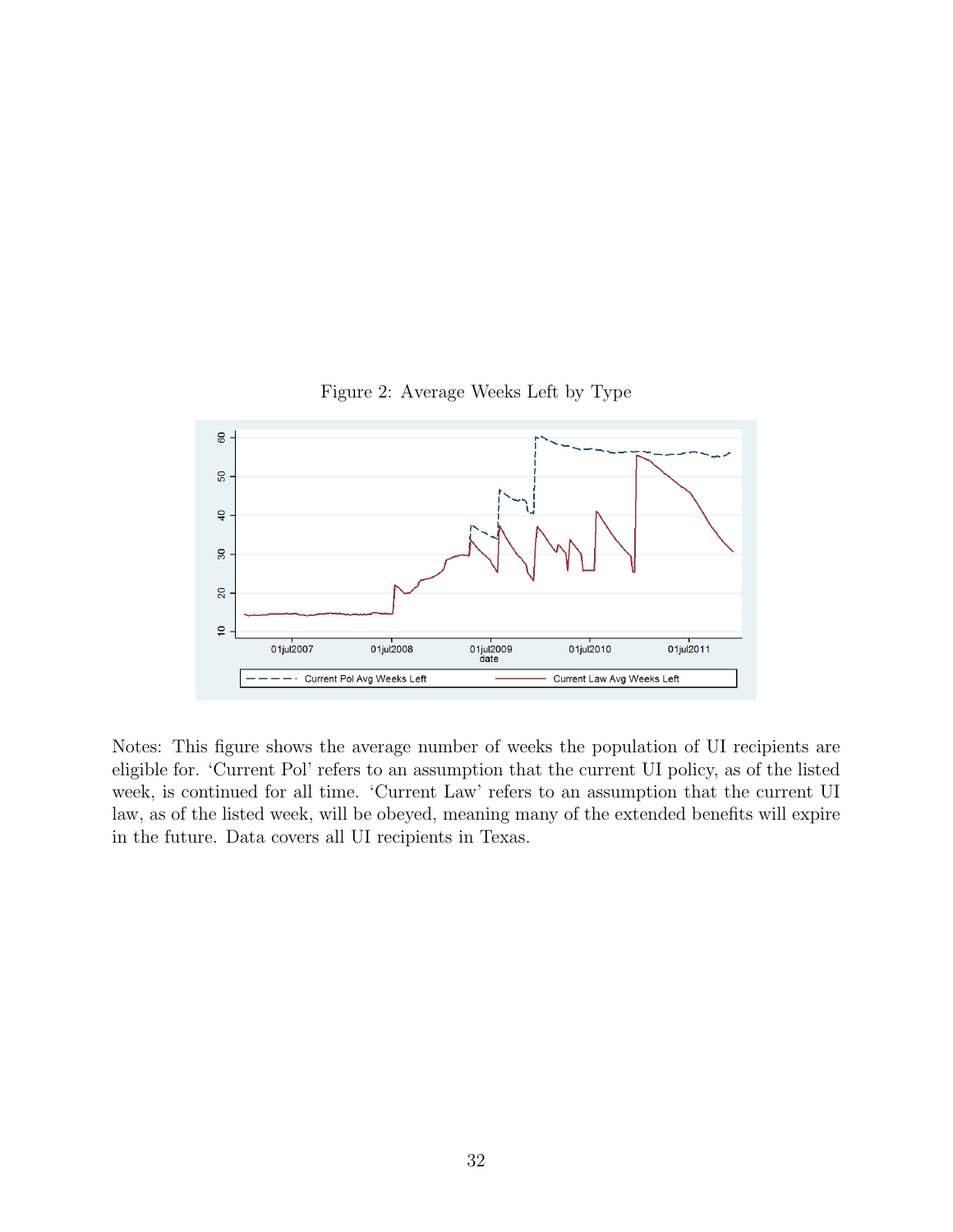<span id="page-32-0"></span>

Figure 3: Number of News Articles Regarding EUC

Notes: Columns show the number of articles per day written about the emergency unemployment compensation or extended benefits programs. Searches are run on the Access World News Newsbank archives, which covers more than 1,500 US Newspapers. Search terms include "emergency unemployment compensation" and "extended benefits".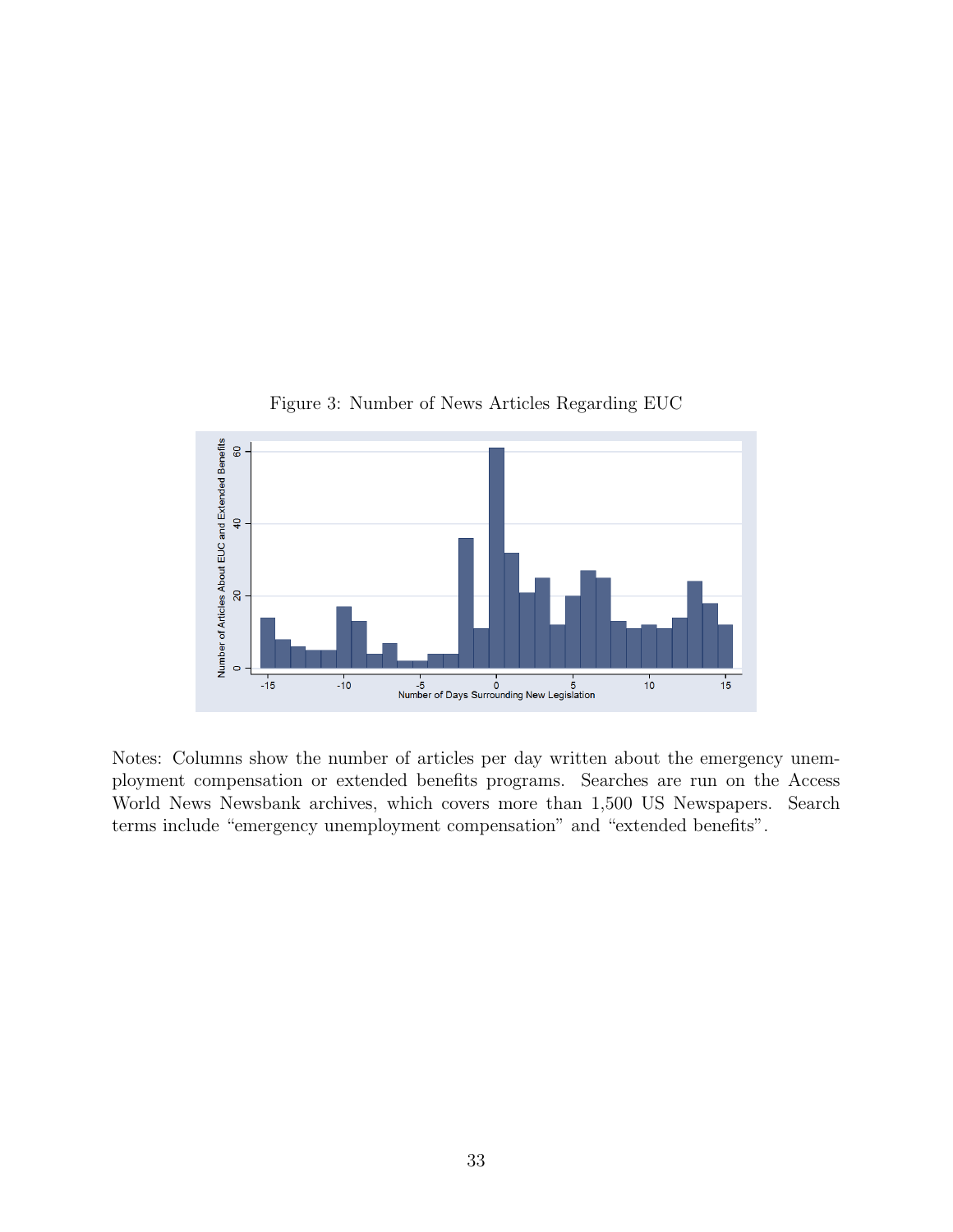

<span id="page-33-0"></span>Figure 4: The Dynamic Response to Changes in UI Generosity

Notes: The top panel displays a coefficient estimate and 95% confidence interval where each coefficient represents a period relative to a jump of at least 13 weeks in potential benefit duration. These coefficients were obtained from a panel regression which uses CPS data from 2005 to 2011. The bottom panel displays coefficient estimates and 95% confidence interval where each coefficient represents a period relative to a drop of at least 7 weeks in potential benefit duration. These coefficients were obtained from a panel regression which uses CPS data from 2012 to 2014. Both regressions control for the fraction of the population on UI, year-month fixed effects, and state fixed effects. Standard errors are clustered at the state level.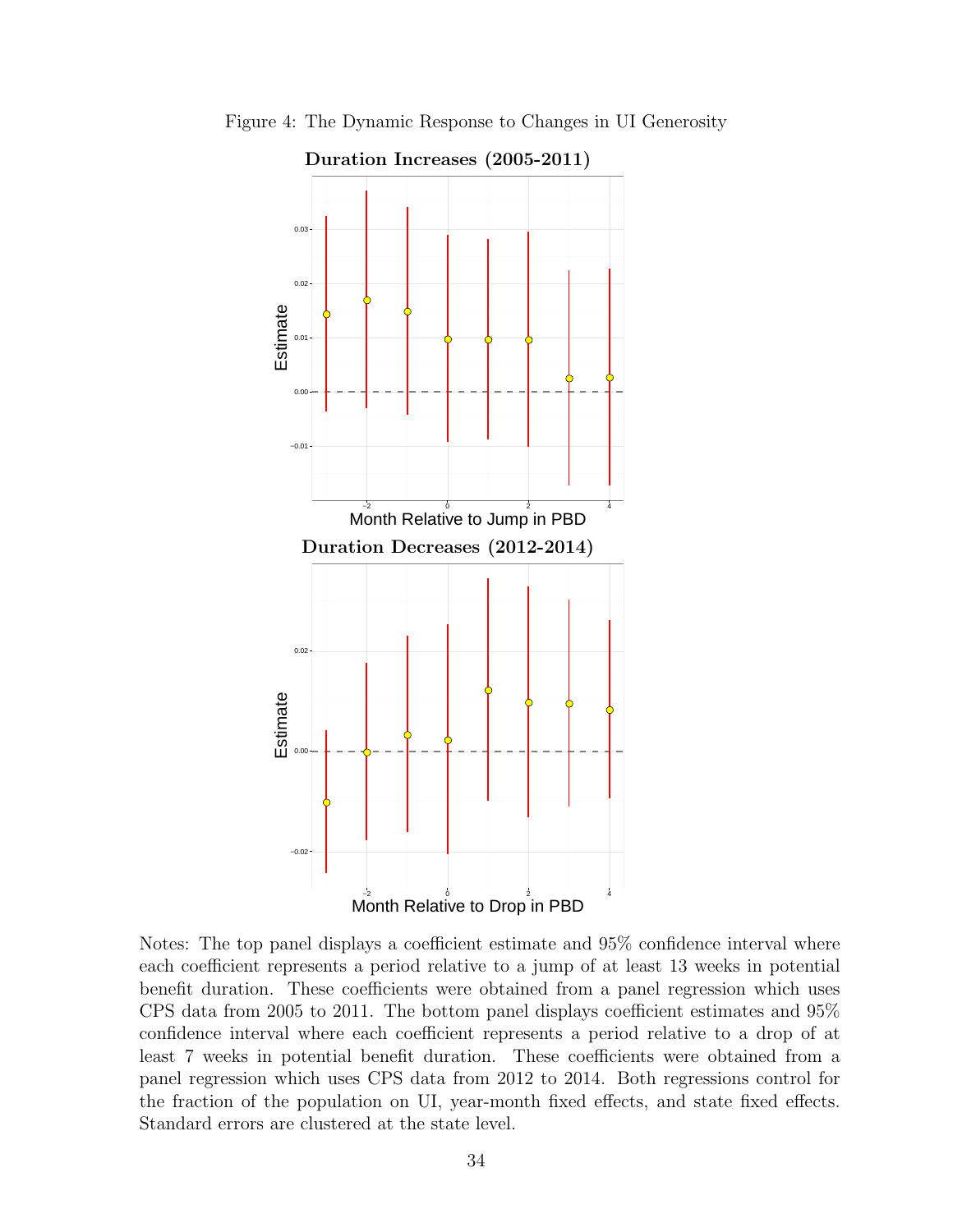<span id="page-34-0"></span>

| Bill                         |               | <b>EUC Effect</b> |                                                                                                                  |
|------------------------------|---------------|-------------------|------------------------------------------------------------------------------------------------------------------|
|                              | Date Passed   |                   | Summary                                                                                                          |
| Supp. Appropriations Act     | Jun. 30, 2008 | $\rm{Created}$    | Extends emergency unemployment compensation for                                                                  |
|                              |               |                   | an additional 13 weeks. States with unemployment                                                                 |
|                              |               |                   | rates of $6\%$ or higher would be eligible for an                                                                |
|                              |               |                   | additional 13 weeks. (Tier 1)                                                                                    |
| Unemp. Comp. Extension Act   | Nov. 21, 2008 | Expanded          | Provides for seven more weeks of unemployment                                                                    |
|                              |               |                   | insurance benefits. States with an unemployment                                                                  |
|                              |               |                   | rate above six percent are provided an additional                                                                |
|                              |               |                   | 13 weeks of extended benefits. (Tier 2)                                                                          |
| Worker, Homeownership, and   | Nov. 6, 2009  | Expanded          | Makes Tier 2 available to all states                                                                             |
| Business Asst. Act           |               |                   | Extends unemployment insurance benefits by                                                                       |
|                              |               |                   | up to 19 weeks in states that have jobless rates above                                                           |
|                              |               |                   | 8.5 percent. (Tiers 3 and 4                                                                                      |
| DoD Appropriations Act       | Dec. 19, 2009 | Extended          | Extends the filing deadline for federal unemployment                                                             |
|                              |               |                   | insurance benefits until Feb 28, 2010                                                                            |
| Temporary Extension Act      | Mar. 2, 2010  | Extended          | Extends the filing deadline for federal unemployment                                                             |
|                              |               |                   | insurance benefits until April 5, 2010.                                                                          |
| Continuing Extension Act     | Apr. 15, 2010 | Extended          | Extends the filing deadline for federal unemployment                                                             |
|                              |               |                   | insurance benefits until June 2, $2010\,$                                                                        |
| Unemp. Comp. Extension Act   | Jul. 22, 2010 | Extended          | Extends the filing deadline for federal unemployment                                                             |
|                              |               |                   | insurance benefits until November 30, 2010                                                                       |
| Tax Relief and UI Reauth Act | Dec. 17, 2010 | Extended          | Extends the filing deadline for federal unemployment                                                             |
|                              |               |                   | insurance benefits until Jan 3, $2012\,$                                                                         |
| Temporary Payroll Tax Cut    | Dec. 23, 2011 | Extended          | Extends the filing deadline for federal unemployment                                                             |
| Continuation Act             |               |                   | insurance benefits until March 6, 2012                                                                           |
| Middle Class Tax Relief and  | Feb. 22, 2012 | Extended          | Extends the filing deadline for federal unemployment                                                             |
| Job Creation Act             |               |                   | insurance benefits until Jan 2, 2013.                                                                            |
| American Taxpayer Relief Act | Jan. 2, 2013  | Extended          | Extends the filing deadline for federal unemployment                                                             |
| of 2012                      |               |                   | insurance benefits until Jan 1, 2014                                                                             |
| Congress chooses not to      | Dec. 2013     | Ended             | $EUC$ is terminated when $Congress$ declines reapproval                                                          |
| extend EUC                   |               |                   |                                                                                                                  |
| benefits.                    |               |                   | These are the major congressional actions which affected the availability and generosity of federal unemployment |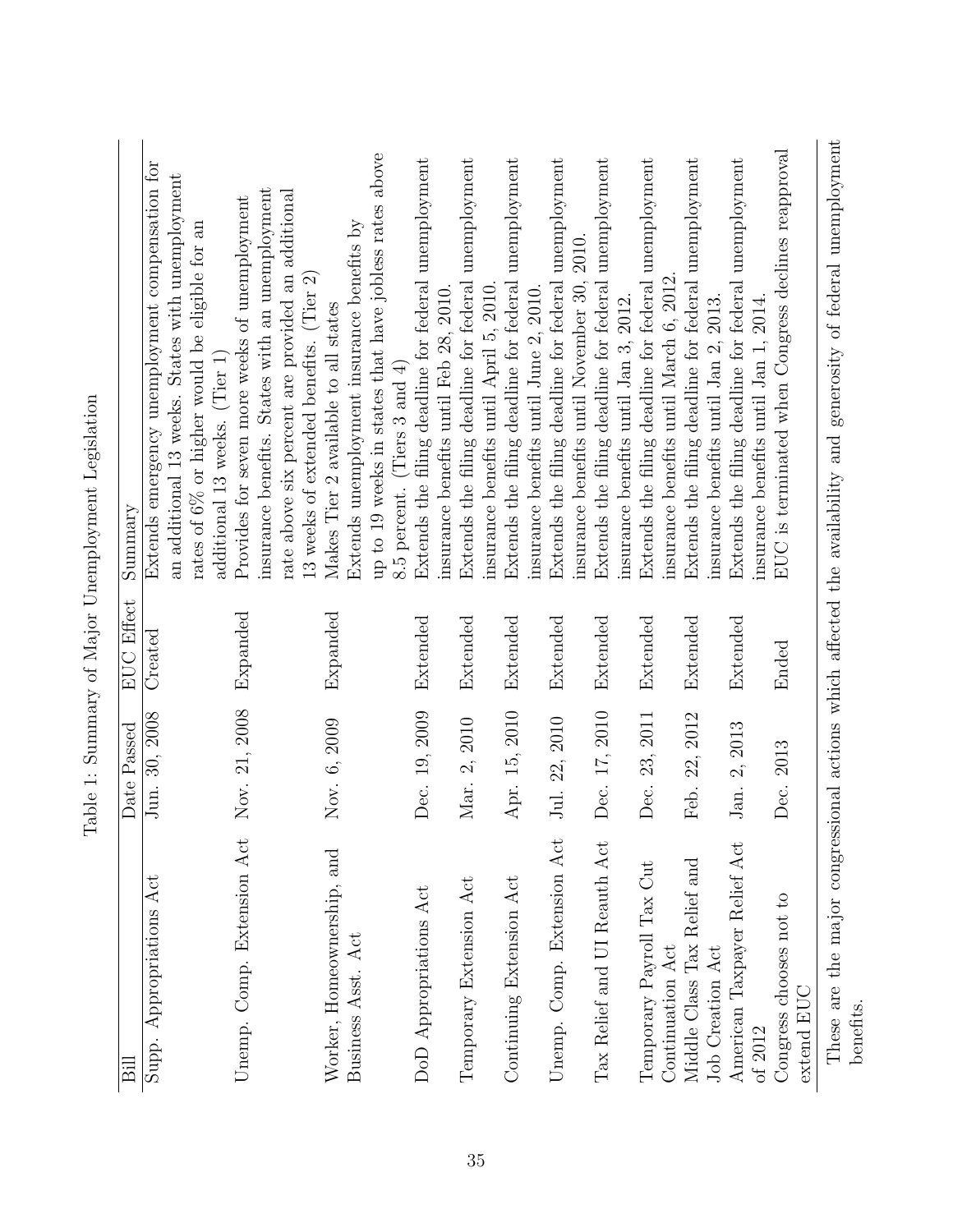<span id="page-35-0"></span>

Synthetic GJSI is an index constructed from the number of visits to Google.com that lead to a job search site over the total number of visits to Google.com across a state-month observation. The dependent variable measures the amount of time users spend on job search related websites, per capita, in a given state-month. Column 3 utilizes only states with a population in excess of 1 million. All numbers are taken from 2007 comScore web panel data. The Synthetic Synthetic GJSI is an index constructed from the number of visits to Google.com that lead to a job search site over the total number of visits to Google.com across a state-month observation. The dependent variable measures the amount of time users spend on job search related websites, per capita, in a given state-month. Column 3 utilizes only states with a population in excess of 1 million. All numbers are taken from 2007 comScore web panel data. The Synthetic GJSI ratio has a mean of  $0.009$ . GJSI ratio has a mean of 0.009.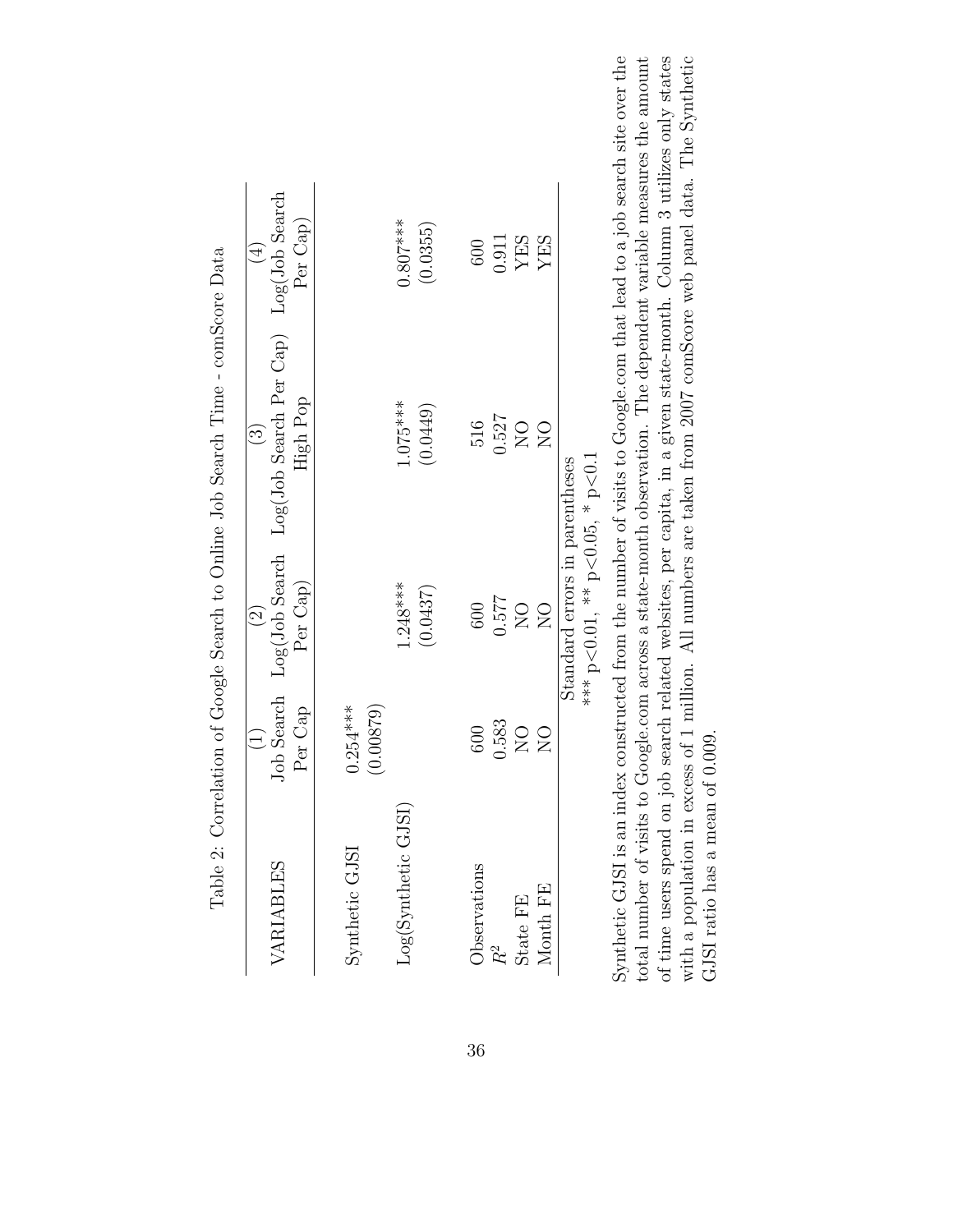| Search Time (ST) | NonZero ST (STNZ)<br>$\widehat{\Omega}$                                                     | <b>HS</b><br>$\widehat{\mathbb{G}}$ | <b>STNZ</b><br>$(\pm)$                                                                                   | 5h<br>$\widetilde{\mathfrak{G}}$ | <b>FS</b><br>$\widehat{\odot}$                                                                                                                                                                                                                                                                                                                                                                                                                        |
|------------------|---------------------------------------------------------------------------------------------|-------------------------------------|----------------------------------------------------------------------------------------------------------|----------------------------------|-------------------------------------------------------------------------------------------------------------------------------------------------------------------------------------------------------------------------------------------------------------------------------------------------------------------------------------------------------------------------------------------------------------------------------------------------------|
| $0.327***$       | $1.890***$                                                                                  | $3.268***$                          | $6.035*$                                                                                                 | $3.446***$                       | $3.067***$                                                                                                                                                                                                                                                                                                                                                                                                                                            |
|                  |                                                                                             |                                     |                                                                                                          |                                  | (1.052)<br>0.527                                                                                                                                                                                                                                                                                                                                                                                                                                      |
|                  |                                                                                             |                                     |                                                                                                          |                                  | (0.504)                                                                                                                                                                                                                                                                                                                                                                                                                                               |
|                  |                                                                                             |                                     |                                                                                                          |                                  | (0.162)<br>$-0.102$                                                                                                                                                                                                                                                                                                                                                                                                                                   |
|                  |                                                                                             |                                     |                                                                                                          | (0.605)<br>$-0.378$              |                                                                                                                                                                                                                                                                                                                                                                                                                                                       |
|                  |                                                                                             |                                     |                                                                                                          |                                  | 3,541                                                                                                                                                                                                                                                                                                                                                                                                                                                 |
|                  |                                                                                             |                                     |                                                                                                          |                                  | $0.081\,$                                                                                                                                                                                                                                                                                                                                                                                                                                             |
| $\sum_{i=1}^{n}$ | $\sum_{i=1}^{n}$                                                                            | <b>XES</b>                          | YES                                                                                                      | YES                              | YES                                                                                                                                                                                                                                                                                                                                                                                                                                                   |
| $\sum_{i=1}^{n}$ | $\sum_{i=1}^{n}$                                                                            | YES                                 | <b>AES</b>                                                                                               | YES                              | YES                                                                                                                                                                                                                                                                                                                                                                                                                                                   |
|                  |                                                                                             |                                     |                                                                                                          |                                  |                                                                                                                                                                                                                                                                                                                                                                                                                                                       |
|                  |                                                                                             |                                     |                                                                                                          |                                  |                                                                                                                                                                                                                                                                                                                                                                                                                                                       |
|                  |                                                                                             |                                     |                                                                                                          |                                  |                                                                                                                                                                                                                                                                                                                                                                                                                                                       |
|                  |                                                                                             |                                     |                                                                                                          |                                  |                                                                                                                                                                                                                                                                                                                                                                                                                                                       |
|                  | (0.0284)<br>0.049<br>3,541<br>spent on job search in a given<br>of state-month observations | (0.208)<br>0.285<br>3,541           | (0.730)<br>$0.075\,$<br>3,541<br>Robust standard errors in parentheses<br>*** p<0.01, ** p<0.05, * p<0.1 | (3.523)<br>0.619<br>3,541        | with non-zero job search time recorded. Google indexes represents coefficients derived<br>'Search Time' refers to ATUS Search Time, the average number of minutes per day respondents report that they<br>state-month. Standard errors clustered at a state level. Columns 2 and 4 use the sample<br>from data from three separate Google Trends queries from 2004-2014. 'Google Weather Search' is an index analogous<br>(0.762)<br>$0.075$<br>3,541 |

Table 3: ATUS Search Time Correlation Table 3: ATUS Search Time Correlation

<span id="page-36-0"></span>37

to the GJSI but using the term 'weather'. 'Google Unemp Rate' tracks the frequency of Google searches for the term 'unemployment rate', and 'Google Unemployment/Employment' tracks searches for the term 'unemployment' from data from three separate Google Trends queries from 2004-2014. 'Google Weather Search' is an index analogous to the GJSI but using the term 'weather'. 'Google Unemp Rate' tracks the frequency of Google searches for the term 'unemployment rate', and 'Google Unemployment/Employment' tracks searches for the term 'unemployment' or 'employment'. or 'employment'.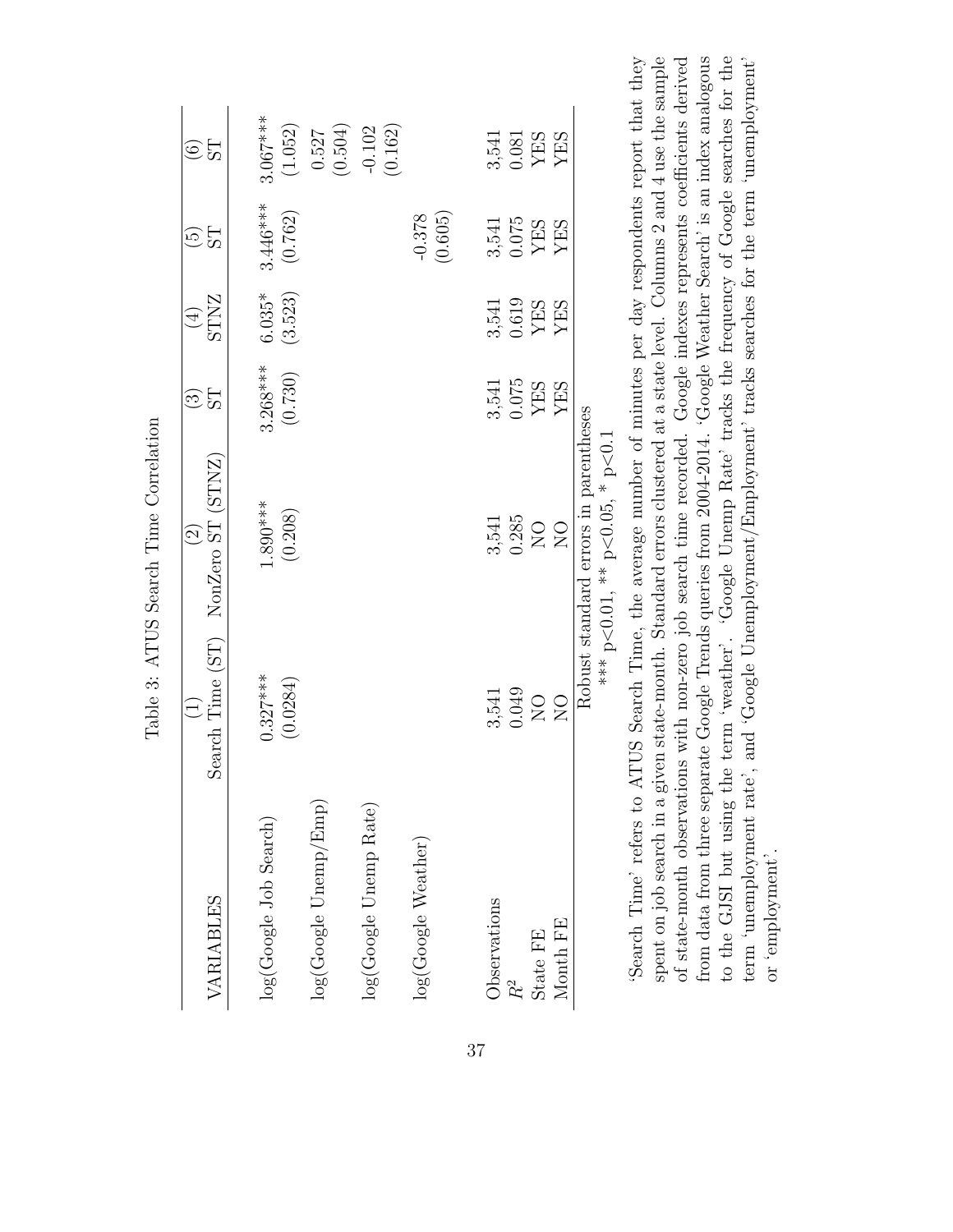| comScore JS<br>$\odot$                            | $0.111***$<br>(0.00427) | $0.132***$<br>(0.00430) | $0.119***$<br>$\left( 0.00431\right)$ | $0.106***$<br>(0.00430) | $0.0623***$<br>(0.00430) | $-0.0172***$<br>(0.00429) | $-0.0664***$<br>(0.00631) |                           | 18,615                                                               | <b>YES<br/>YES</b><br><b>YES</b> |                                       |
|---------------------------------------------------|-------------------------|-------------------------|---------------------------------------|-------------------------|--------------------------|---------------------------|---------------------------|---------------------------|----------------------------------------------------------------------|----------------------------------|---------------------------------------|
|                                                   |                         |                         |                                       |                         |                          |                           |                           |                           |                                                                      |                                  |                                       |
| comScore JS<br>$\widetilde{\mathfrak{G}}$         |                         |                         |                                       |                         |                          |                           | $-0.0659***$<br>(0.00629) | $-0.115***$<br>(0.00256)  | $\begin{array}{c} 18,615 \\ \text{YES} \\ \text{YES} \end{array}$    | YES                              |                                       |
| ATUS JS<br>$\bigoplus$                            | $0.0902***$<br>(0.0134) | $0.0689***$<br>(0.0136) | $0.0999***$<br>(0.0136)               | $0.112***$<br>(0.0137)  | $0.0560***$<br>(0.0137)  | $-0.00747$<br>(0.0102)    | $-0.0533*$<br>(0.0280)    |                           | $\frac{76,087}{\text{YES}}$                                          | YES<br>YES                       |                                       |
| Sſ<br><b>ATUS</b><br>$\left( \frac{3}{2} \right)$ |                         |                         |                                       |                         |                          |                           | $-0.0497*$<br>(0.0278)    | $-0.0891***$<br>(0.00725) | $\begin{array}{c} 76,087 \\ \text{YES} \\ \text{SCH} \\ \end{array}$ | <b>YES</b>                       | Robust standard errors in parentheses |
| Google JS<br>$\widehat{\Omega}$                   | $0.237***$<br>(0.00231) | $0.251***$<br>(0.00238) | $0.223***$<br>(0.00233)               | $0.169***$<br>(0.00232) | $0.0709***$<br>(0.00206) | $-0.0527***$<br>(0.00169) | $-0.147***$<br>(0.00397)  |                           | 111,152<br>$\overline{Q}$                                            | <b>AHRS</b><br>YES               |                                       |
| Google JS                                         |                         |                         |                                       |                         |                          |                           | $-0.148***$<br>(0.00444)  | $-0.217***$<br>(0.00205)  | 111,152<br>$\rm _{N}^{\rm O}$                                        | <b>SHA</b><br><b>SHA</b>         |                                       |
| VARIABLES                                         | Monday                  | Tuesday                 | Wednesday                             | ${\rm Thursday}$        | Friday                   | Saturday                  | Holiday                   | Weekend                   | Observations<br>Year FE                                              | Month FE<br>State FE             |                                       |

<span id="page-37-0"></span>Table 4: Day of Week Fixed Effects for Google, comScore, and ATUS Table 4: Day of Week Fixed Effects for Google, comScore, and ATUS

on job search for each ATUS respondent. 'ComScore Job Search' refers to the logged minutes of online job search listed day represents an indicator equal to 1 for the given day. Specifications include differing fixed effects because of the differing nature of each dataset. All include, at a minimum, state and time fixed effects. Google data necessarily 'Google Search' refers to the logged value of the GJSI. 'ATUS Job Search' refers to the logged minutes per day spent per capita as measured by comScore. Holiday and Weekend are indicators equal to one on the respective days. Each listed day represents an indicator equal to 1 for the given day. Specifications include differing fixed effects because of 'Google Search' refers to the logged value of the GJSI. 'ATUS Job Search' refers to the logged minutes per day spent on job search for each ATUS respondent. 'ComScore Job Search' refers to the logged minutes of online job search per capita as measured by comScore. Holiday and Weekend are indicators equal to one on the respective days. Each the differing nature of each dataset. All include, at a minimum, state and time fixed effects. Google data necessarily utilizes Season-State fixed effects, while we use finer time fixed effects with the ATUS and comScore data. utilizes Season-State fixed effects, while we use finer time fixed effects with the ATUS and comScore data.

 $\mathop{\rm A}\limits_{\ast\atop \ast\atop \ast\atop \ast}$ 

 $< 0.01$ , \*\* p.

 $< 0.05, * p$ 

 $\overline{\textrm{C}}$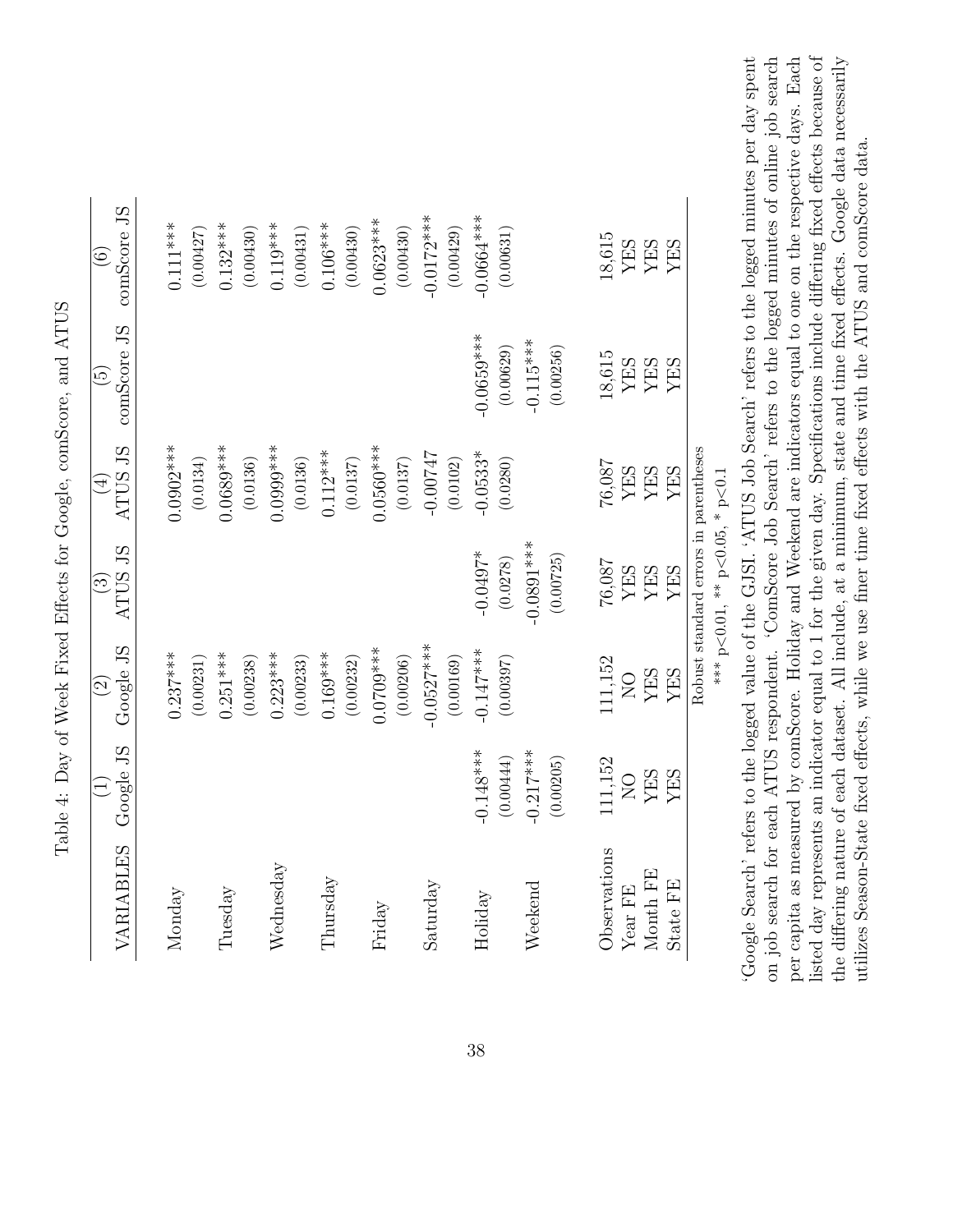| VARIABLES                 | Log(GJSI)        | Log(GJSI)<br>$\widehat{\mathfrak{S}}$ | Log(GJSI)<br>$\widehat{\mathbb{C}}$                                                   | Log(GJSI)<br>$(\pm)$   | Log(GJSI)<br>$\widetilde{\mathbb{G}}$ | Log(GJSI)<br>$\widehat{\odot}$                                                           |  |
|---------------------------|------------------|---------------------------------------|---------------------------------------------------------------------------------------|------------------------|---------------------------------------|------------------------------------------------------------------------------------------|--|
| Unemployment Rate         | $0.669***$       | $0.658***$                            | $0.808***$                                                                            | $0.602***$             | $0.497***$                            | $0.656***$                                                                               |  |
|                           | (0.0349)         | (0.0348)                              | (0.0337)                                                                              | (0.0373)               | (0.0638)                              | (0.0587)                                                                                 |  |
| Init. Claims Per Cap      |                  |                                       |                                                                                       | $0.110***$<br>(0.0319) | $0.0738**$<br>(0.0372)                | $0.168***$<br>(0.0229)                                                                   |  |
| Next Final Claims Per Cap |                  |                                       |                                                                                       |                        | $0.150***$                            | 0.0765                                                                                   |  |
|                           |                  |                                       |                                                                                       |                        | (0.0739)                              | (0.0544)                                                                                 |  |
| Observations              | 3,444            | 3,444                                 | 3,444                                                                                 | 3,444                  | 3,342                                 | 3,342                                                                                    |  |
| $R^2$                     | 0.439            | 0.550                                 | 0.706                                                                                 | 0.557                  | 0.555                                 | $0.721\,$                                                                                |  |
| Month ${\rm FE}$          | $\sum_{i=1}^{n}$ | <b>YES</b>                            | <b>XES</b>                                                                            | YES                    | YES                                   | YES                                                                                      |  |
| State FE                  | $\overline{C}$   | $\overline{N}$                        | YES                                                                                   | $\sum_{i=1}^{n}$       | $\sum_{i=1}^{n}$                      | <b>XES</b>                                                                               |  |
|                           |                  |                                       | Robust standard errors in parentheses<br>*** $p < 0.01$ , ** $p < 0.05$ , * $p < 0.1$ |                        |                                       |                                                                                          |  |
| Notes: Observations are   |                  |                                       |                                                                                       |                        |                                       | at a state-month level. 'Jobs Search' refers to the logged monthly state level GJSL. 'I. |  |

<span id="page-38-0"></span>Table 5: Empirical Tests of Google Job Search Measure Table 5: Empirical Tests of Google Job Search Measure

Initial claims per capita is the number of initial claimants of unemployment benefits, per capita, by state. 'Next Month Final Claims' is the per capita amount of claimants receiving their final unemployment benefit payment, by state. Notes: Observations are at a state-month level. 'Jobs Search' refers to the logged monthly state level GJSI. 'Initial claims per capita is the number of initial claimants of unemployment benefits, per capita, by state. 'Next Month Final Claims' is the per capita amount of claimants receiving their final unemployment benefit payment, by state. Both dependent and independent variables are scaled such that each has a standard deviation of 1. Both dependent and independent variables are scaled such that each has a standard deviation of 1.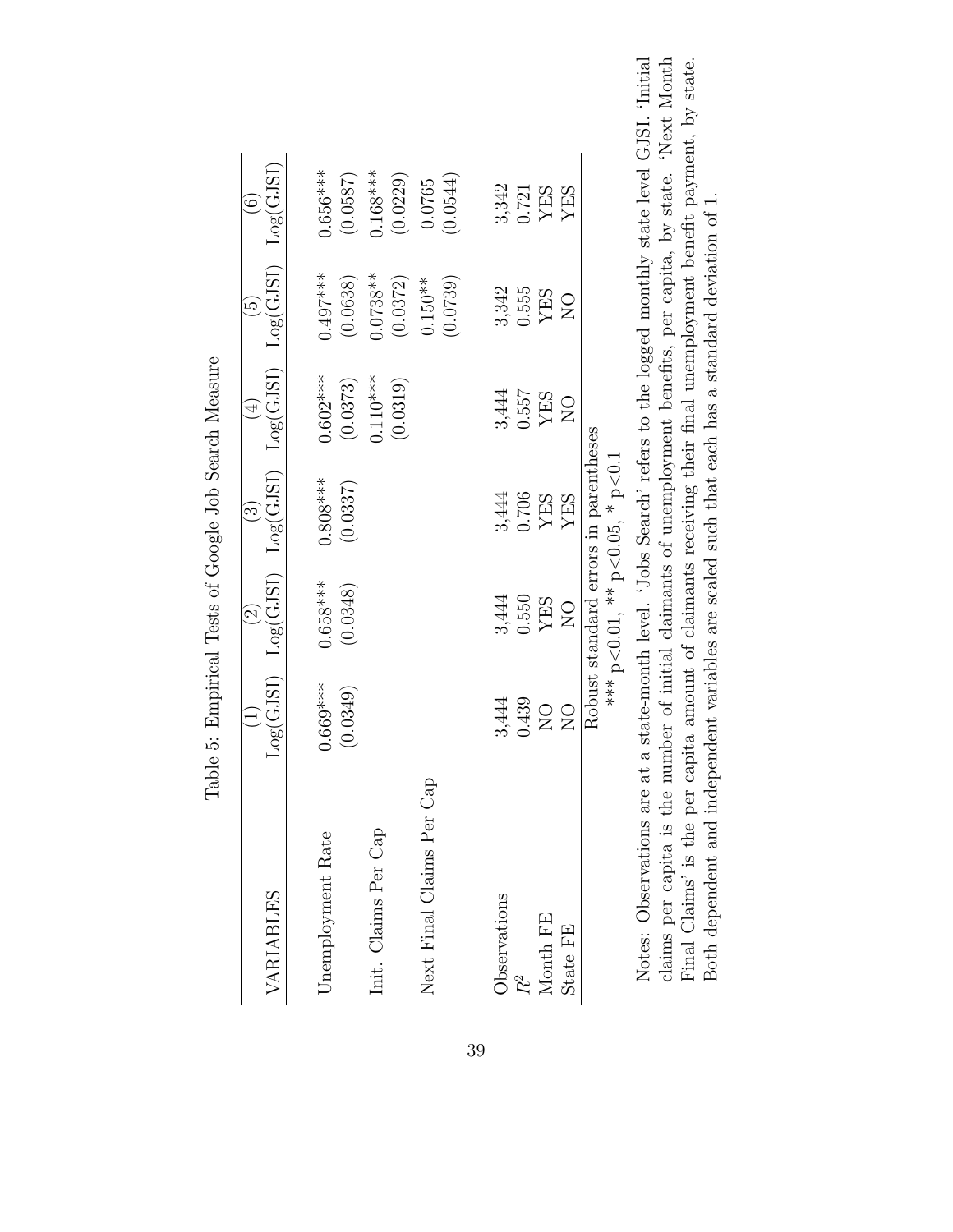<span id="page-39-0"></span>

|                                 | (1)         | (2)         | (3)         |
|---------------------------------|-------------|-------------|-------------|
| Number on UI                    | $0.833***$  |             |             |
|                                 | (0.235)     |             |             |
| Not on UI                       | $1.091***$  | $1.082***$  | $1.092***$  |
|                                 | (0.267)     | (0.269)     | (0.265)     |
| Number Employed                 | $0.0934***$ | $0.0943***$ | $0.0937***$ |
|                                 | (0.0161)    | (0.0181)    | (0.0181)    |
| 0-10 Weeks Left                 |             | $1.563**$   | $1.484**$   |
|                                 |             | (0.730)     | (0.698)     |
| 10-20 Weeks Left                |             | $0.938***$  | $0.899***$  |
|                                 |             |             |             |
|                                 |             | (0.297)     | (0.303)     |
| 20-30 Weeks Left                |             | $0.951***$  | $0.926***$  |
|                                 |             | (0.232)     | (0.235)     |
| Over 30 Weeks Left              |             | $0.753***$  | $0.713**$   |
|                                 |             | (0.258)     | (0.264)     |
| $< 6$ Weeks On                  |             |             | 0.256       |
|                                 |             |             | (0.324)     |
| UI Recipients/Employed          | 11.69       |             |             |
| UI Recipients/Non-UI Unemployed | 0.763       |             |             |
| DMA FE and Trend                | Yes         | Yes         | Yes         |
| Year-Month FE                   | Yes         | Yes         | Yes         |
| Observations                    | 5070        | 5070        | 5070        |
|                                 |             |             |             |

Table 6: Effect of UI Status and Composition on Job Search (NLLS)

Notes: Dependent variable is log(GJSI) at DMA-week level. Analysis spans all Texas DMAs from 2006-2011. Number on UI, Not on UI, and Number Employed are the total number of individuals in each category. Unemployed/Employed gives the relative levels of search activity across types. Standard Errors Clustered at DMA level.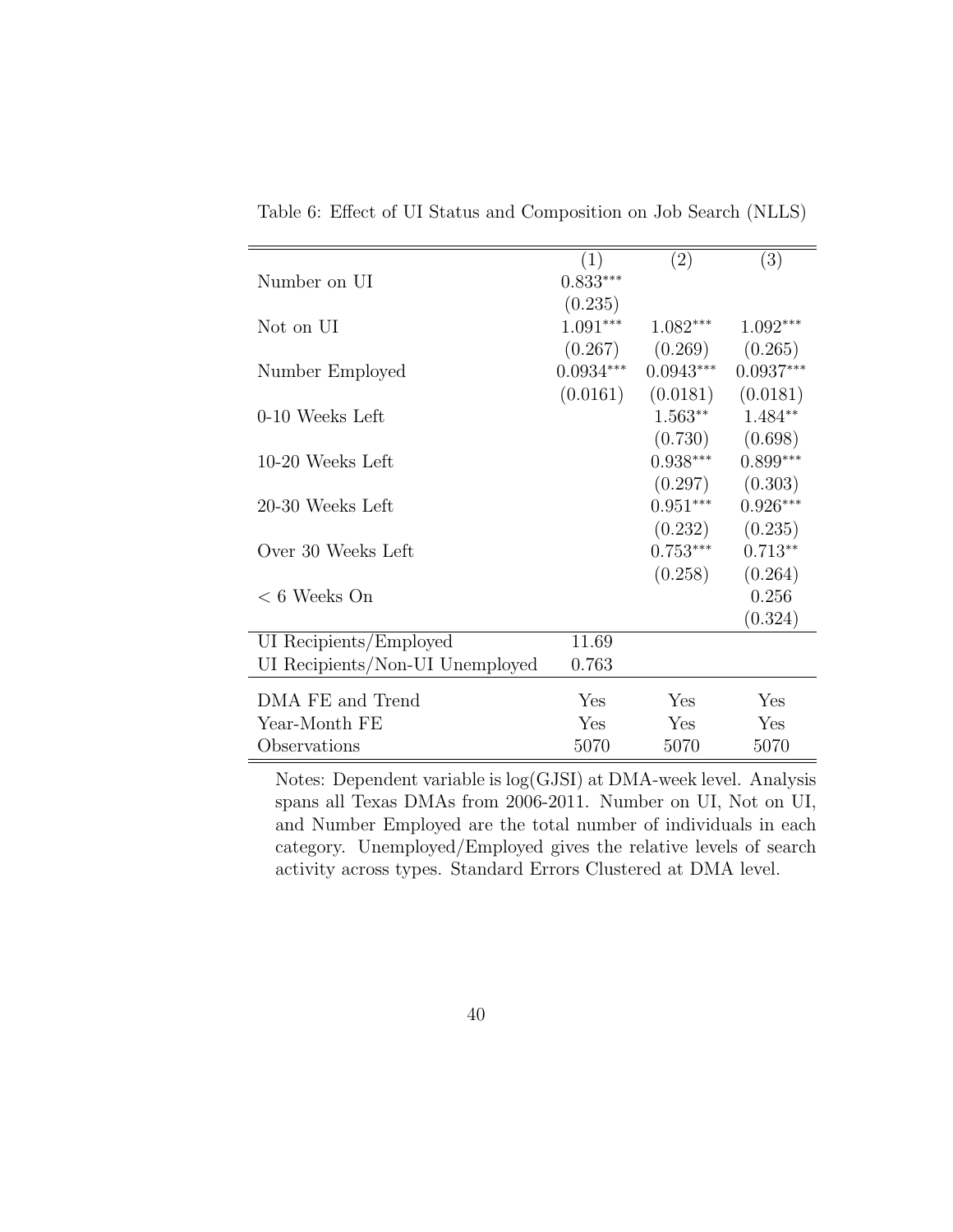<span id="page-40-0"></span>

|                                                                                                                         |                                                                              | $\widehat{\odot}$           | $\widehat{\mathbb{S}}$        | $\widehat{\pm}$             | $\widetilde{\Theta}$        | $\widehat{\odot}$                                                                            | Ę                           |
|-------------------------------------------------------------------------------------------------------------------------|------------------------------------------------------------------------------|-----------------------------|-------------------------------|-----------------------------|-----------------------------|----------------------------------------------------------------------------------------------|-----------------------------|
| Potential Benefit<br>Duration                                                                                           | $-0.00154***$<br>(0.000528)                                                  | $-0.00230***$<br>(0.000617) | $-0.00234***$<br>(0.000752)   | $-0.00207***$<br>(0.000714) | $-0.00202***$<br>(0.000752) | $-0.00330***$<br>(0.000693)                                                                  | $-0.00107***$<br>(0.000427) |
| Unemployment Rate                                                                                                       |                                                                              | $1.592***$<br>(0.759)       | (2.983)<br>0.701              | (2.266)<br>1.687            | (2.896)<br>0.435            | (3.022)<br>2.103                                                                             | (3.440)<br>1.462            |
| Unemp. Rate Sq.                                                                                                         |                                                                              |                             | (18.66)<br>$-1.800$           | (14.03)<br>$-8.189$         | (18.20)<br>1.435            | $-8.649$<br>(18.35)                                                                          | (23.32)<br>$-10.01$         |
| Insured Unemp. Rate                                                                                                     |                                                                              |                             | $5.233***$<br>(1.231)         | $3.594***$<br>(0.714)       | $4.958***$<br>(1.238)       | $3.929***$<br>(1.270)                                                                        | $5.290***$<br>(1.808)       |
| Frac. Pop in Lab.<br>Force                                                                                              |                                                                              |                             | (1.033)<br>0.293              | 1.166**<br>(0.544)          | (1.047)<br>1.297            | (1.035)<br>$-1.295$                                                                          | (1.238)<br>$2.095*$         |
| Average Wk. Wage<br>(000)                                                                                               |                                                                              |                             |                               |                             | (0.327)<br>0.403            |                                                                                              |                             |
| State FE                                                                                                                | ${\rm Yes}$                                                                  | Yes                         | Yes                           | Yes                         | Yes                         | Yes                                                                                          | $Y$ es                      |
| Year-Month FE                                                                                                           | Yes                                                                          | ${\rm Yes}$                 | Yes                           | Yes                         | $\mathbf{Y}\mathbf{es}$     | $\operatorname{Yes}$                                                                         | ${\rm Yes}$                 |
| Linear and Quadratic State Trends                                                                                       | $\overline{R}$                                                               | $\overline{S}$              | $\overline{N}_{\overline{O}}$ | ${\rm Yes}$                 | $\rm \stackrel{\circ}{X}$   | $\rm \stackrel{\circ}{X}$                                                                    | $\overline{S}$              |
| R-Squared                                                                                                               | 0.751                                                                        | 0.754                       | 0.765                         | $0.875\,$                   | 0.701                       | 0.839                                                                                        | 0.780                       |
| Observations                                                                                                            | 550                                                                          | 6055                        | 6055                          | 6055                        | 4895                        | 4219                                                                                         | 1836                        |
| Notes: Dependent variable in columns                                                                                    |                                                                              |                             |                               |                             |                             | $1-4$ is $\log(GJST)$ at state-month level. Dependent variable for columns 5-6 is the change |                             |
| in $log(GJSI)$ from the previous month.                                                                                 |                                                                              |                             |                               |                             |                             | Analysis spans all 50 states and Washington DC from 2005 - 2014. Observations from           |                             |
| Louisiana during 2005 are removed due to Hurricane Katrina. Post Legislation is an indicator for the month following an |                                                                              |                             |                               |                             |                             |                                                                                              |                             |
| expansion of benefits.                                                                                                  | "Potential Benefit Duration" is computed using the "Current Law" assumption. |                             |                               |                             |                             |                                                                                              | Standard errors are         |
| clustered at state level.                                                                                               |                                                                              |                             |                               |                             |                             |                                                                                              |                             |

Table 7: Effects of UI Expansions and Composition by State Table 7: Effects of UI Expansions and Composition by State